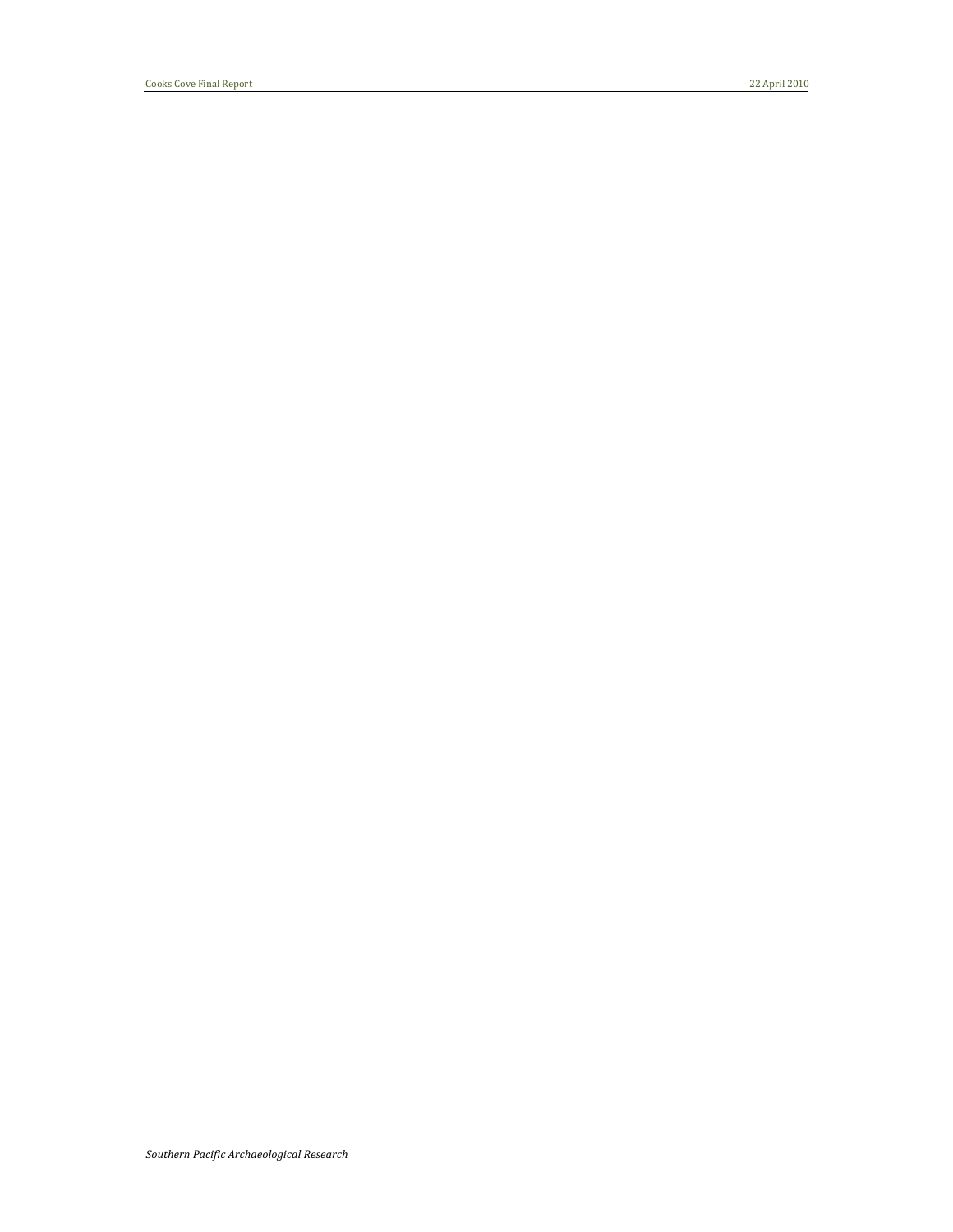## **Table of Contents**

| 1. |        |     |
|----|--------|-----|
| 2. |        |     |
| 3. |        |     |
| 4. |        |     |
| 5. |        |     |
| 6. |        |     |
|    |        |     |
|    |        |     |
|    |        |     |
|    |        |     |
|    |        |     |
|    |        |     |
|    |        |     |
|    |        |     |
|    |        |     |
|    |        |     |
|    |        |     |
|    |        |     |
|    | Mammal | .20 |
|    |        |     |
|    |        |     |
|    |        |     |
|    |        |     |
|    |        |     |
|    |        |     |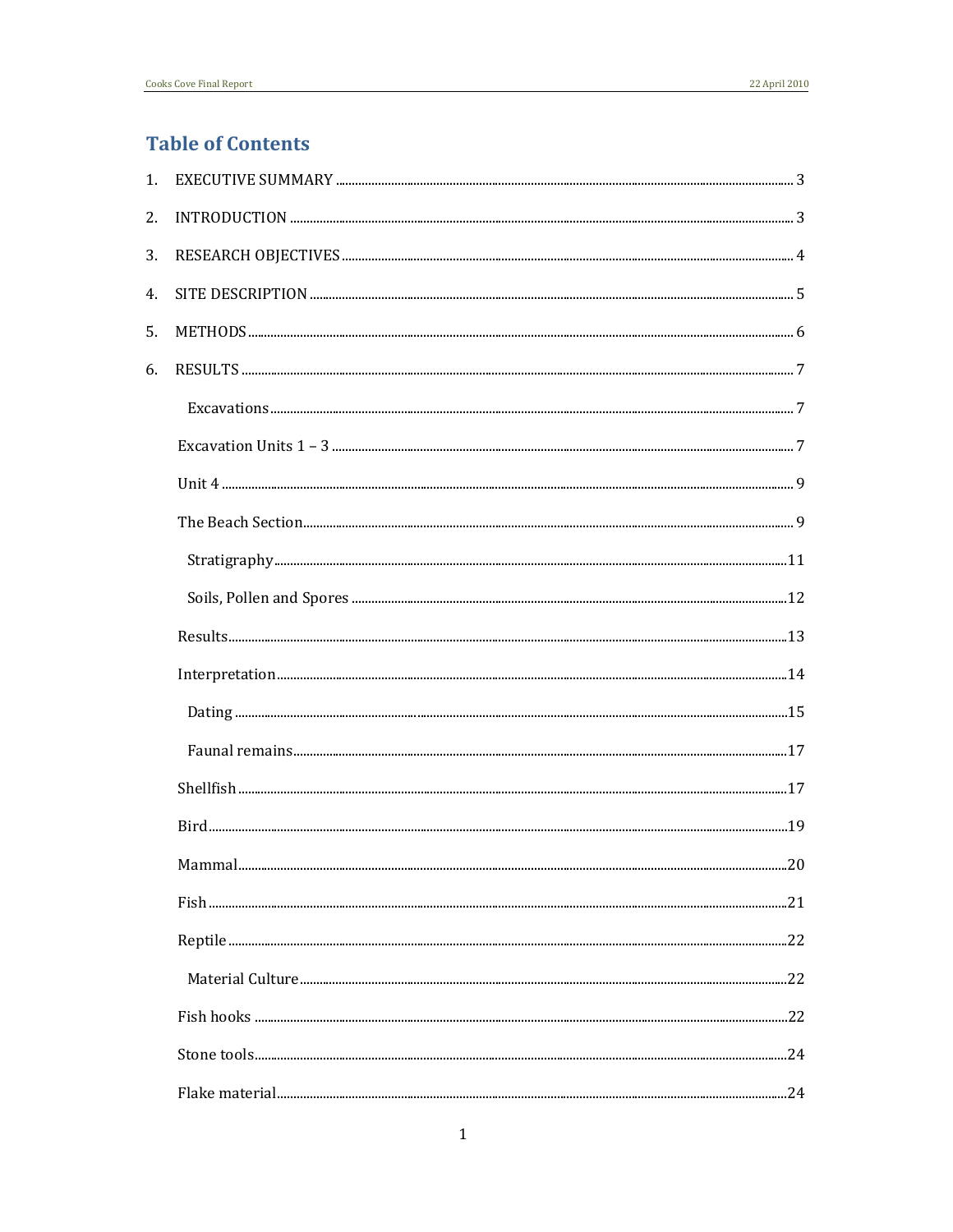|  |                                                                                         | 26 |
|--|-----------------------------------------------------------------------------------------|----|
|  |                                                                                         |    |
|  |                                                                                         |    |
|  |                                                                                         | 29 |
|  | Appendix 1. Soil Profiles along the east beach terrace of Cooks Cove (November 2007) 33 |    |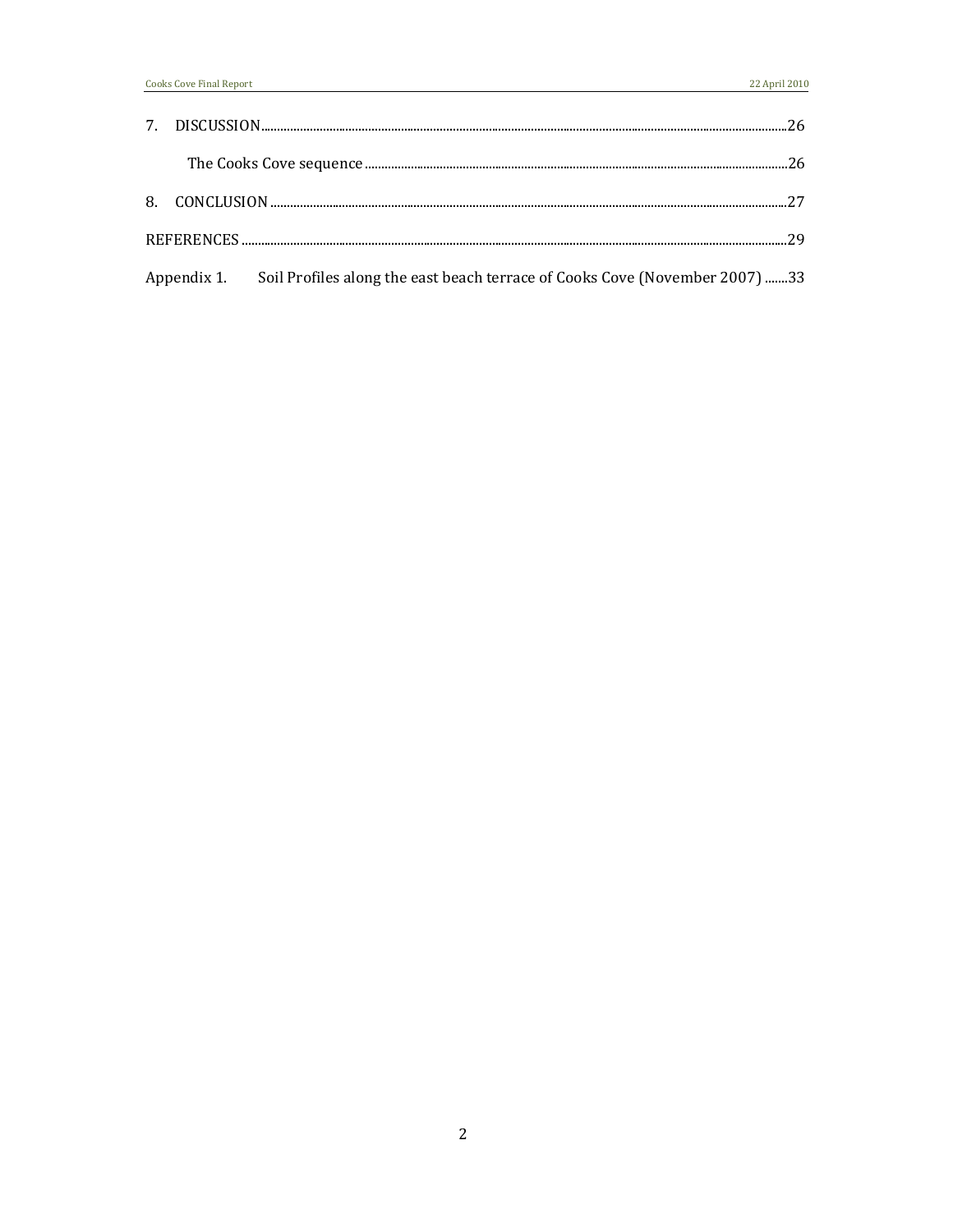#### **1. EXECUTIVE SUMMARY**

An archaeological authority (HPT 2008/120) was issued to Dr Rick McGovern‐Wilson and Dr Richard Walter for the purpose of archaeological excavation at Z17/311 in Cooks Cove, Tolaga Bay. This investigation resulted in a clear picture of the site's stratigraphic sequence, which represents the entire time‐span of New Zealand's occupation history. Postholes (including alignments and configurations, suggesting structural features) and fire features (ovens, pits, ash concentrations) were documented during excavation of several excavation units. A modest assemblage of material culture remains were recovered, such as obsidian and chert tools and debitage, bone and shell fishhooks (one‐ and two‐piece), bone minnow‐lures, and other worked bone. Numerous faunal remains were collected and analysed, including shell and a diverse assemblage of bone from moa and other birds, mammals, fish, and a reptile (tuatara).

#### **2. INTRODUCTION**

Best known as one of the places where Captain James Cook came ashore in New Zealand in 1769, Cooks Cove is also the location of several archaeological sites, including a fortified pa, numerous isolated storage pits, and a small undefended settlement. It is the latter site which is the subject of this report.

An archaeological authority (2008/120) was issued by the New Zealand Historic Places Trust (NZHPT), pursuant to the *Historic Places Act* (HPA) 1993, Section 18 (1) (b), to Dr Rick McGovern‐Wilson and Dr Richard Walter to conduct archaeological research at the site recorded as Z17/311 in the New Zealand Archaeological Association Site Recording Scheme at Cooks Cove, Tolaga Bay (Figure 1). The authority specified that archaeological excavation be carried out following accepted archaeological practice, and reported on to satisfactory standards.

The Cooks Cove site is one of a small number of sites located on the East Coast of the North Island that contain evidence of occupation within the earliest known phase of New Zealand settlement. There are clusters of such sites to the north, on the Coromandel Peninsula, and another to the South in the Cook Strait region, but between these places sites representing what Golson (1959) referred to as the "Archaic Phase" of Maori prehistory are rare.

As well as its historical and archaeological values, Cooks Cove is the type site for New Zealand's Holocene stratigraphy (Wellman 1962), where both Taupo ash and Loisels pumice were recorded in association with two cultural layers. Indeed, one the most significant aspects of the site stems from its stratigraphy and its potential to contribute to questions of culture change in pre‐European New Zealand. Although sites with lenses or layers that fall within a single occupation phase are relatively common, stratified sites with multiple, superimposed occupation phases represented are extremely rare in New Zealand (Jacomb *et al*. 2010).

The site, situated along the edge of a small estuary, has suffered considerably from the effects of wave action since being originally recorded in 1958. To recover a representative sample of the remaining intact archaeological deposits, a two-week excavation was carried out during November 2007. The results of the excavation are presented here, and discussed in the context of material culture and economic change.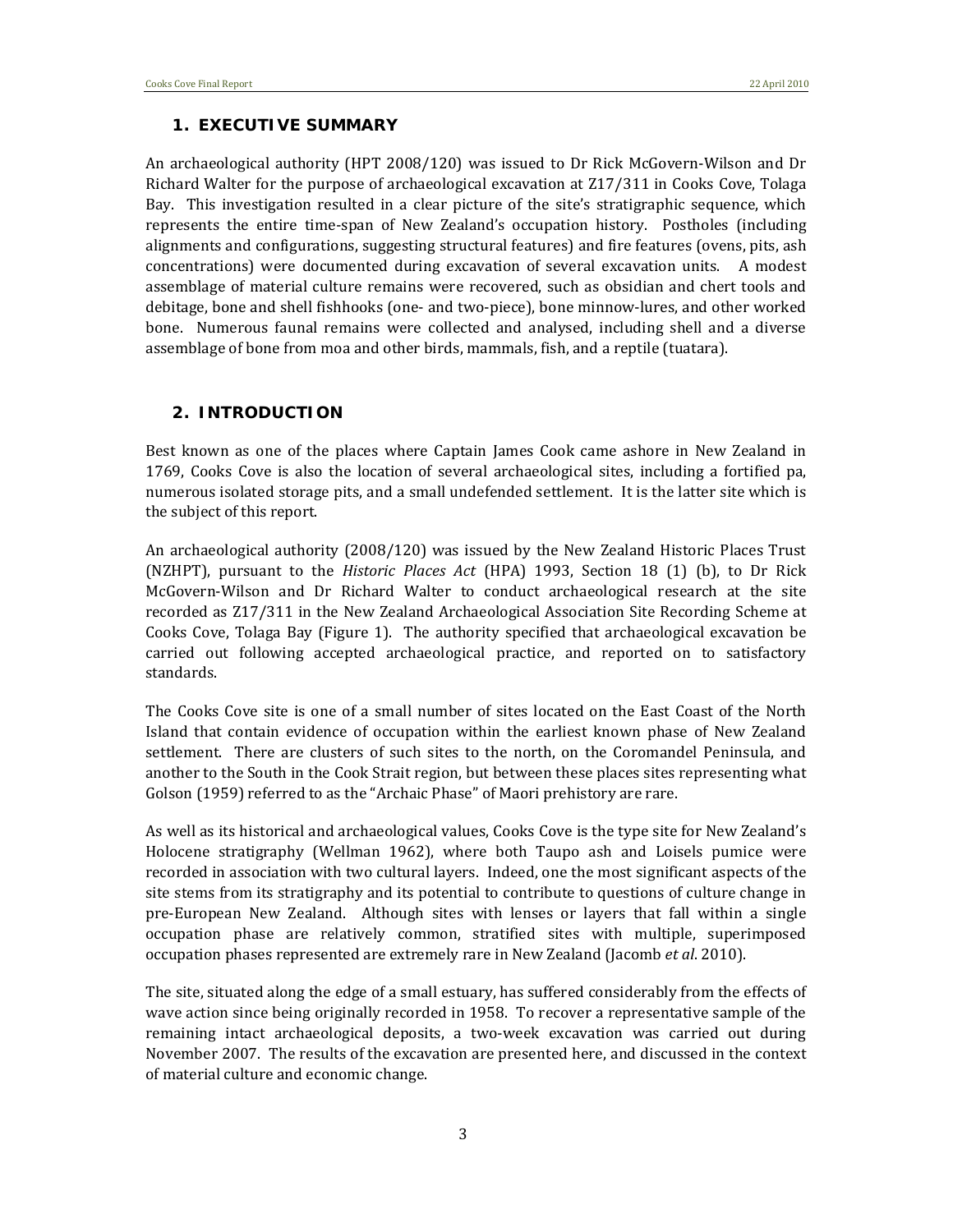

Figure 1. Location of Z17/311, Cooks Cove, Tolaga Bay.

#### **3. RESEARCH OBJECTIVES**

The current project was set up as a combined research and management initiative following a site visit by one of the authors (RW) in 2006, along with representatives of Te Aitanga a Hauiti and archaeologists from the Department of Conservation and the NZHPT. The south bank of the estuary showed evidence of heavy recent erosion with midden bone and artefacts scattered along the beach at the base of the bank. The risk of erosion and fossicking, noted in the 1983 Site Record Form, appeared to be accelerating, so a salvage excavation designed to recover information prior to significant loss of site fabric was planned.

The site also displayed attributes that signalled its potential to contribute usefully to on-going archaeological research investigations. Two features of the site stood out in this regard and these underpinned the research design. The first was the opportunity to obtain a comparative sample of early material from an East Coast site to supplement recent work on early phase sites from elsewhere in the country (Furey 2002; Furey *et al*. 2008; Jacomb 2009; Jacomb *et al*. 2004; Jacomb *et al*. n.d.; Smith and Anderson 2008).

The second was the unique opportunity to study a complex cultural and natural sequence spanning the full duration of New Zealand's prehistoric occupation. Our specific interest in Cooks Cove was to take advantage of the multi‐layered stratigraphy to examine issues of change during the first centuries of New Zealand prehistory. To address this, our research design had the following specific aims:

**Stratigraphy**: To develop a detailed description of the Cooks Cove stratigraphy with special reference to the nature and number of cultural phases, and their relationship to natural processes, such as ash depositions and erosion events.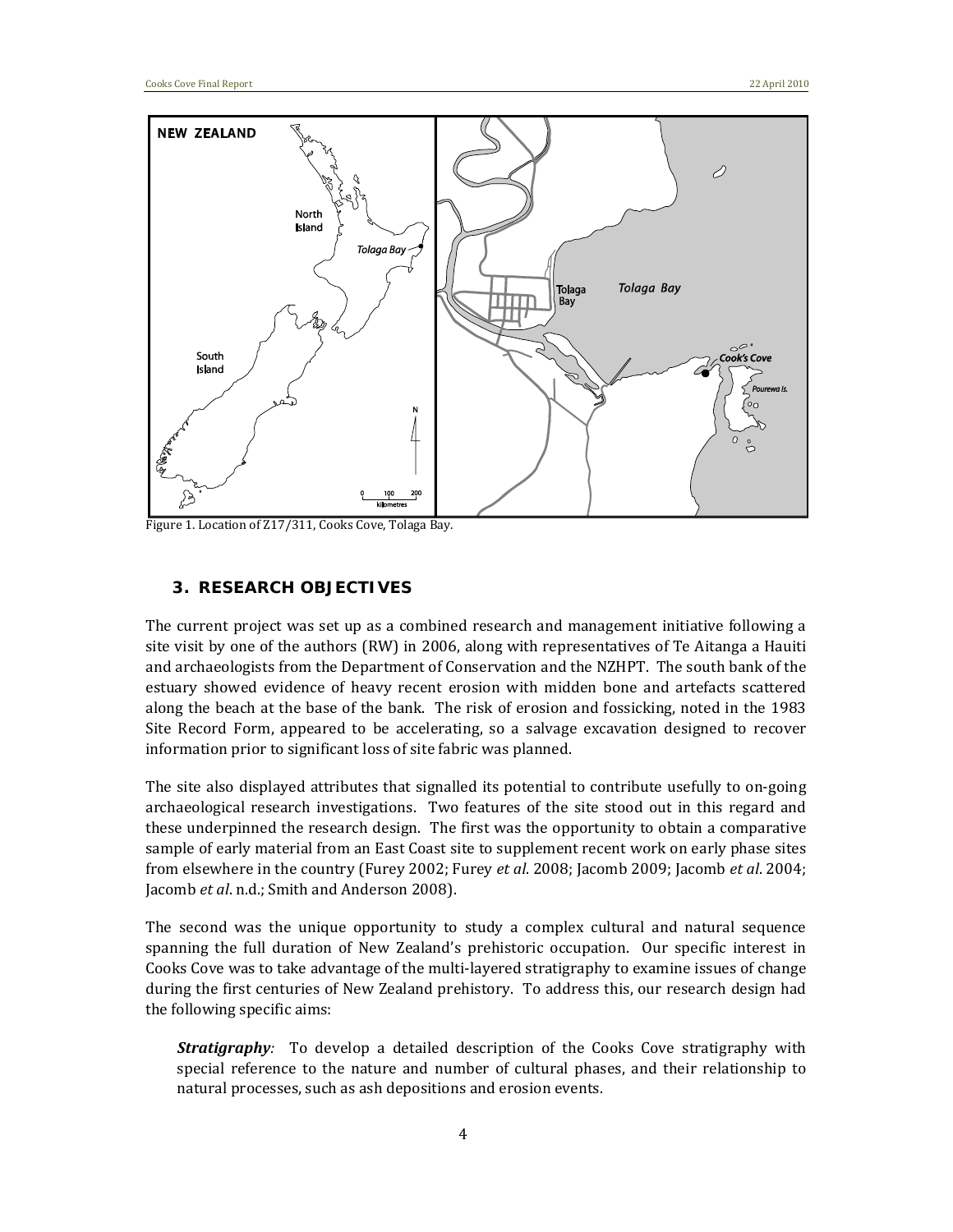*Dating*: To recover and date samples from each stratum to potentially provide absolute values for the stratigraphic profile.

*Material Culture:* To recover material culture in dated stratigraphic contexts so as to investigate patterns of change throughout the sequence. There are many existing models of material culture change in New Zealand (Davidson 1984; Duff 1950; Golson 1959), but few are based on, or have been tested against, stratified and independently dated samples.

**Subsistence**: To develop a model of early East Coast subsistence practices and changes through time.

#### **4. SITE DESCRIPTION**

Cooks Cove is so named after the six‐day visit by Captain Cook on HMS *Endeavour* in 1769. Seeking to replenish freshwater supplies, Cook's party had initially landed at Anaura Bay, but heavy surf conditions interfered with the loading. They were then guided south to Cooks Cove, where they met the local chief, probably Whakatatare-o-te-Rangi (Oliver 2007).

Cooks Cove is a shallow, northeast facing inlet located south of Tolaga Bay on the northern east coast of the North Island (see Figure 1). Lying between Tolaga Bay and Cooks Cove is a steep ridge of sandstone which supports a pa site, known as Te Kararoa and recorded as Z17/310 in the New Zealand Archaeological Association Site Recording Scheme (SRS). Te Kararoa is a ridge pa that contains numerous storage pits and terraces, as well as some ditches that cut across the ridge to supplement the strong natural defences. The archaeological site under study here, NZAA Z17/311, lies on a narrow beach terrace at the base of a steep hill slope on the cove's south bank (Figure 2), where it is exposed by wave action in the face of the beach terrace.



Figure 2. Cooks Cove looking east. The site is in the location of the tents visible in the right of the photo.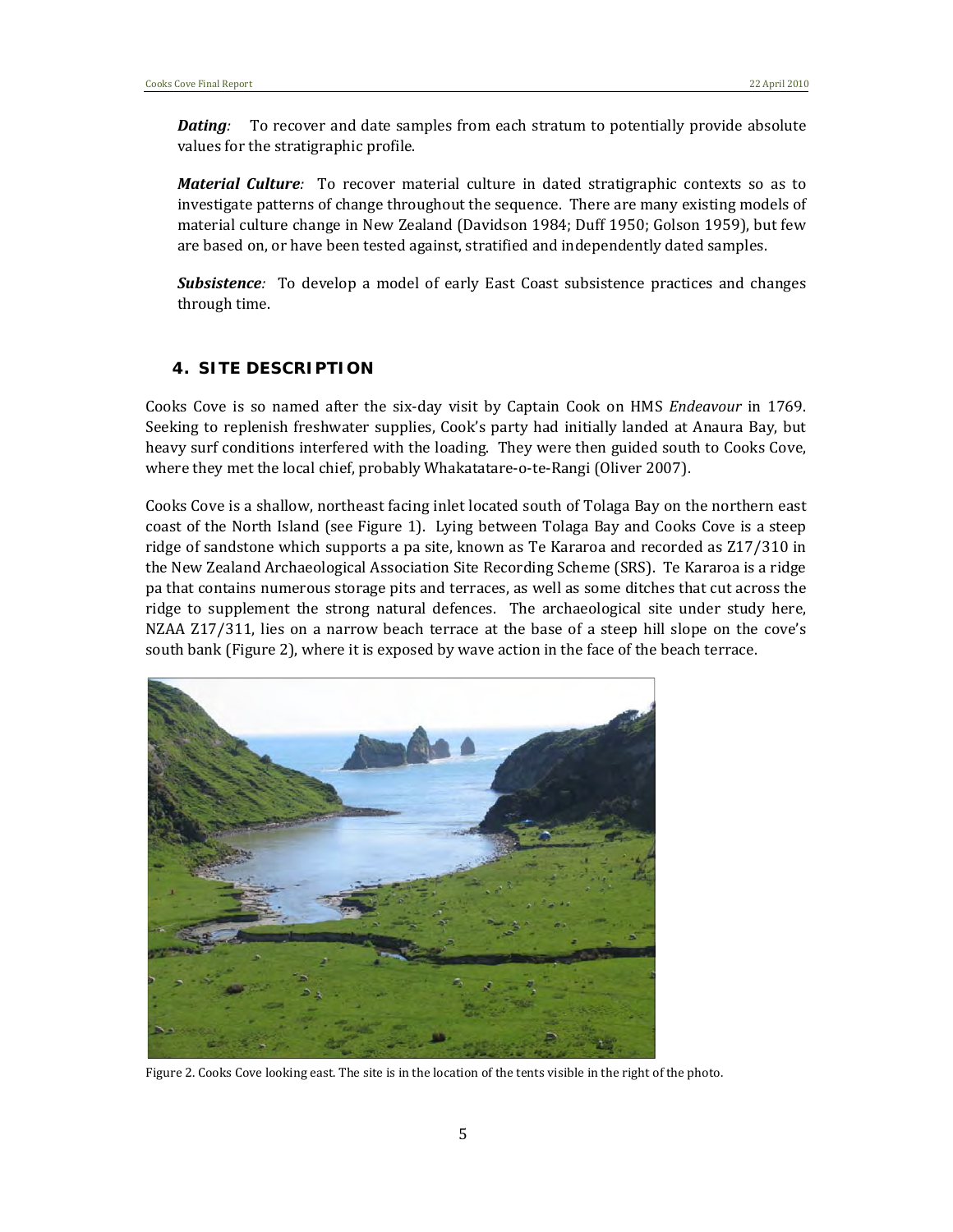The archaeological strata at the site are most clearly visible at the eastern end of the wave-cut bank, where they consist of two dark bands of soil separated by layers and lenses of tuffaceous, shelly sand (Figure 3). The lower band extends for about 40 m and is the darker of the two and equivalent to Wellman's (1962) "lower occupation layer." Visible in the eroding section and in lumps of eroded material lying on the beach, are bird and dog bone, flakes of chert and obsidian, fragments of charcoal, and numerous fire‐cracked rocks. Closer inspection of the beach profile reveals thin patches and lenses of cultural material at various points in the section, between the two main cultural layers and above the upper of these. This indicates the potential complexity of the Cooks Cove sequence, discussed further below.



Figure 3. Cultural material is visible in two bands in the beach section.

#### **5. METHODS**

In preparation for excavation, a grid was established on the site with the N-S axis aligned parallel to the existing fence line at 22 degrees east. Four units were laid out for excavation at the east end of the beach terrace and aligned with the site grid (Figure 4). Units  $1 - 3$  were placed adjacent to the area where both cultural horizons were well exposed in the nearby bank and were excavated with the aim of recovering spatial information that might allow a functional interpretation of the layers. Unit 4 was excavated immediately inland of Unit 3 and ran east up the slope behind the beach terrace and was positioned to provide information on the history of site development including that of local erosion events.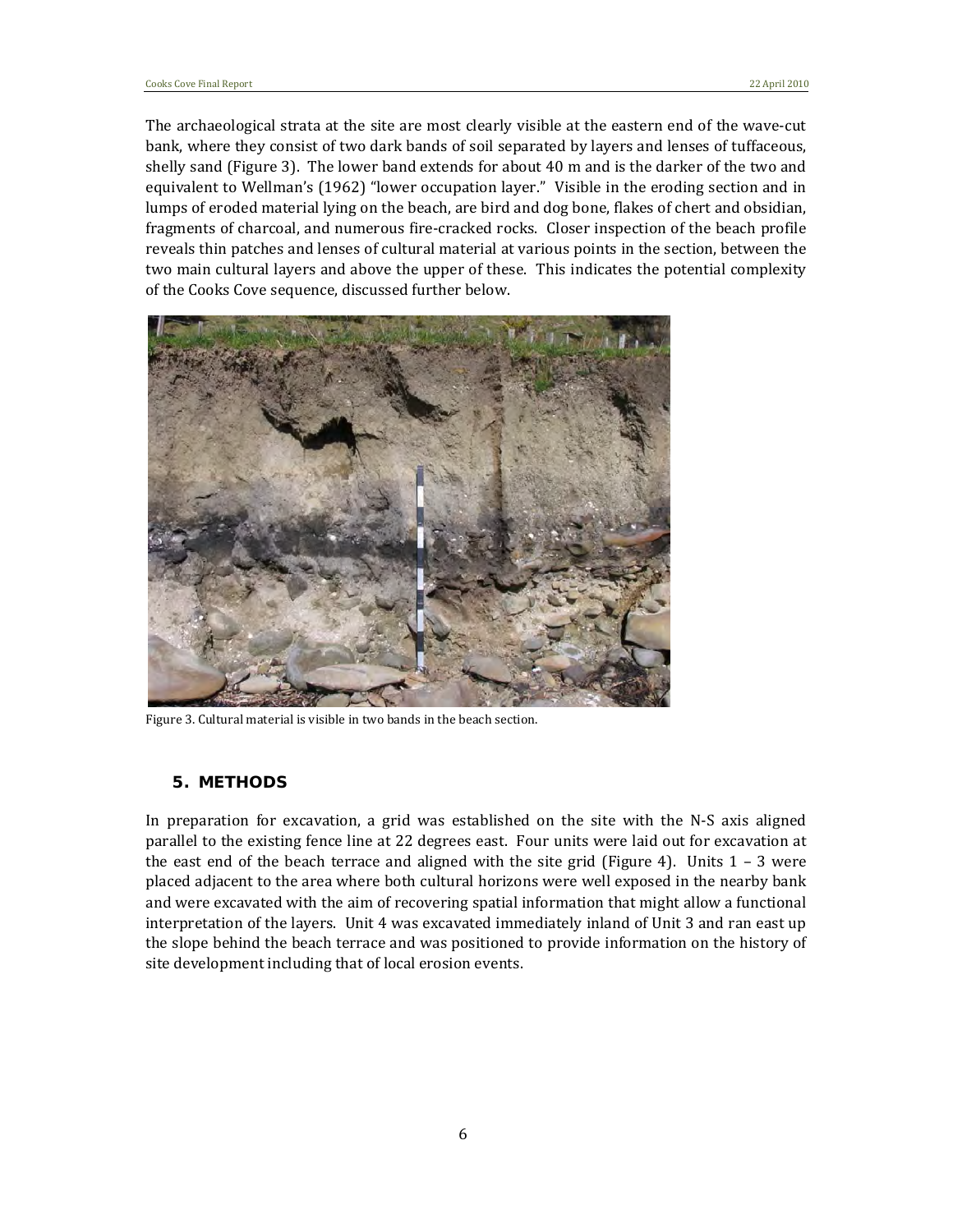

Figure 4. Location of excavation units.

All excavation was carried out by natural stratigraphy using hand excavation methods. Soils were wet sieved through 3.2 mm screens, and all screen residue returned to the Otago Archaeology Laboratories (OAL) at the University of Otago for further analysis.

#### **6. RESULTS**

#### *Excavations*

#### **Excavation Units 1 – 3**

During excavation of Units 1 to 3, a number of historic artefacts were encountered in Layer 3a, as well as two moa bone fishhooks , several other pieces of worked bone, several obsidian flake tools, and a small quantity of midden fauna, predominantly bone. Layer 3b was recognised by the transition to a zone that contained little shell and Layer 3c was a lower zone containing a heavier concentration of crushed shell. Layers 3b and 3c contained no artefacts. The presence of moa bone artefacts, historic period material and 4000 year old shells, plus the lack of clear demarcation between sub‐layers makes the interpretation of Layer 3 difficult (see below).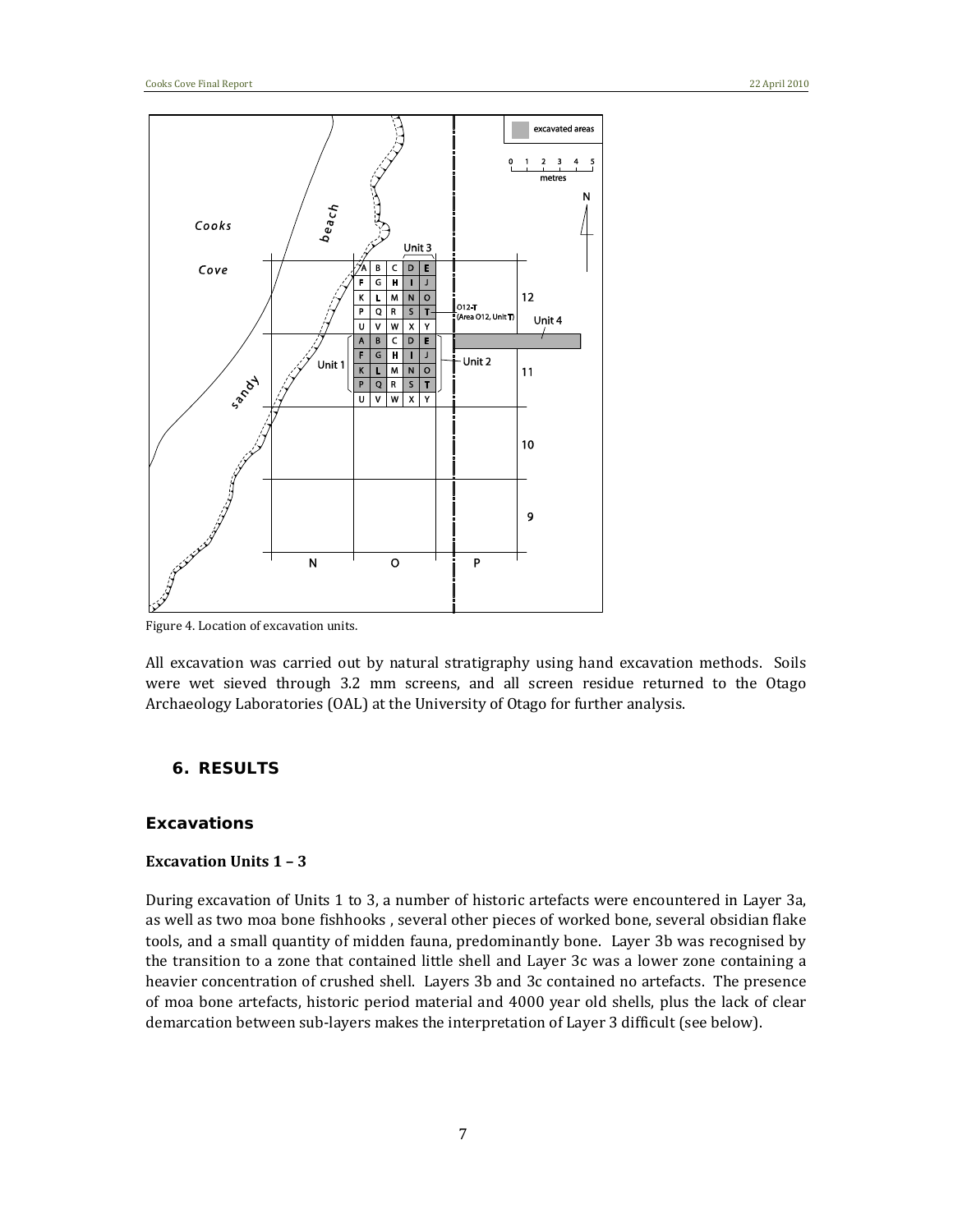Layer 4 did not contain any artefacts or midden below the surface zone, other than occasional shell and bone fragments. A small number of fire-cracked rocks were recovered but this layer contained no features.

Layer 5a contained numerous small fragments of fire-cracked rock, scattered midden, and a small quantity of stone, bone and shell artefacts. Several possible post-hole and fire features were identified. The transition to the lower sub-layer was marked by a more compact matrix and the surface of Layer 5b is the only identified occupation surface on the site (Figure 5). The northern Unit (Unit 3) contained the majority of the larger bone fragments and was associated with small-scale butchery. The front limb bones of a New Zealand fur seal (*Arctocephalus forsteri*) were found in the north half of the unit along with several obsidian flake tools. A number of moa bones, including a complete tibiotarsus, tarsometatarsus, and phalanges were recovered in the southern half of the unit in close proximity to two well defined fire features that may have been used for cooking the moa and seal meat.



Figure 5. Features visible in Layer 5b.

To the south, in Units 1 and 2, there was a concentration of fire features, ash, fire‐cracked rock and several alignments of postholes. The impression is of a cooking zone that may have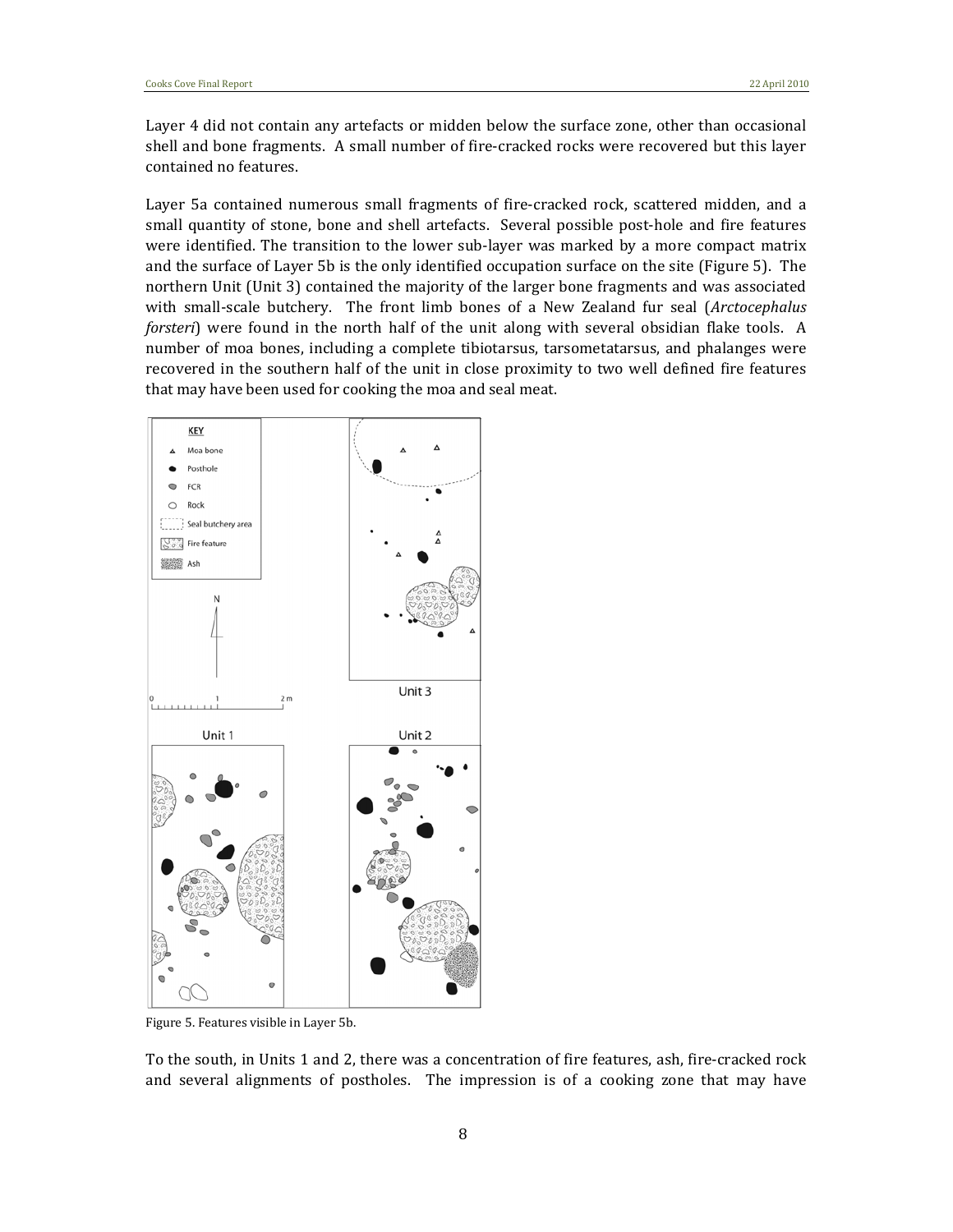included one or more structure. The postholes appear to follow a general northeast‐southwest alignment, and it is possible that a structure enclosed the large fire feature in the southeast quadrant of Unit 2. The Layer 5b matrix contained a low density of flaked stone tools, but no distinct flaking areas could be identified.

#### **Unit 4**

This unit was a long trench excavated up the slope in order to understand the history of soil deposition and, in particular, to explain the Layer 4 material encountered in the Units  $1 - 3$ excavations. The south facing section of Unit 4 illustrated in Figure 6 shows the Layer 5 soils following a slope-line that closely matches the modern profile. This indicates that the west east profile across the beach terrace and hillside has not changed significantly since first settlement of the Cove around AD 1300 and that the Layer 5 occupation extended beyond the beach terrace onto the higher slopes above. Layer 4 overlies Layer 5 as far as the east end of the Unit and appears to have derived from much higher up the hillside. Its ultimate origin remains unclear but it is reasonable to assume that it is largely built from hill soils enriched during the first occupation (Layer 5) as a result of direct settlement on the hill slopes or perhaps by gardening. Above Layer 4, the Layer 3 soils are discontinuous which adds support to the view (see below) that the shell was brought in by Maori to enhance the quality of the local soils for gardening. There was no evidence in the trench excavations for any occupation of the hill slopes behind the beach terrace following the first (Layer 5) occupation.



Figure 6. South‐facing section of Unit 4.

#### **The Beach Section**

A stratigraphic section is exposed along the face of the eroding beach terrace from the sandstone cliffs at the north for about 160 m south into the head of the cove. For the first 70 m, between the cliffs and a small creek mouth, the main cultural layers are exposed intermittently. Wellman's (1962) fig 7 is a composite profile of 230 m (760 feet) of the same section running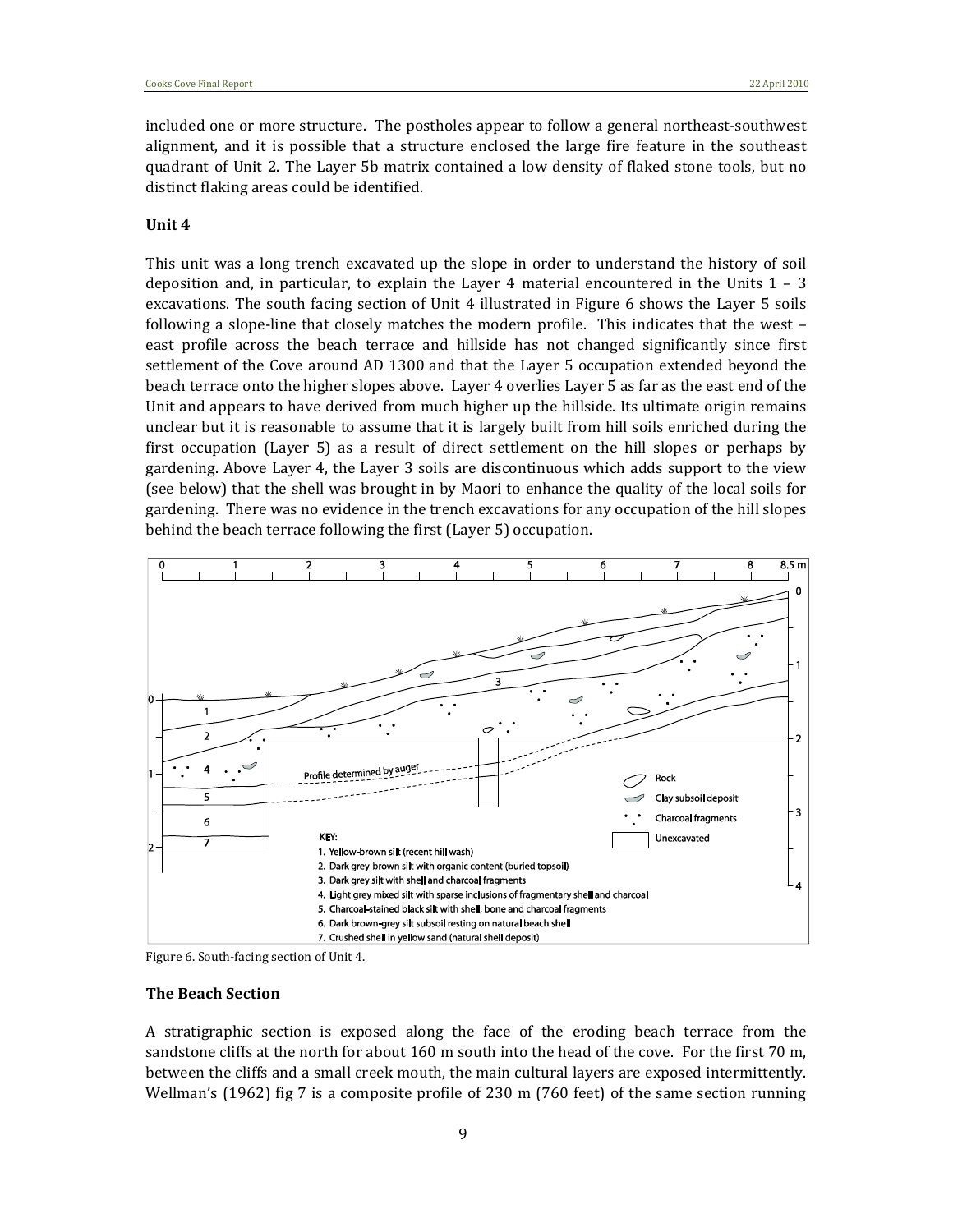from the cliffs at the head of the bay to a second stream at the head of the inlet. In this profile Wellman noted natural bands of pumice and ash along with the two occupation layers. Two of these volcanic events (Loisels pumice and Taupo ash) were situated beneath the early occupation layer (correlated to Layer 5 in our excavations). Wellman identified a band of Kaharoa Ash between the two layers. In Appendix 1 we describe the stratigraphy as we observed it in 2007 without commenting on the finer interpretations of the natural ash and pumice lenses described by Wellman below Layer 5. A fuller treatment of the archaeological sequence as it relates to Wellman's earlier profile and description of the Holocene record can be found in Horrocks *et al.* (n.d.). We do note, however, that nowhere in the stratigraphy could we find evidence of Kaharoa ash or any other ash band lying above Layer 5. This is consistent with current dating models which places the Kaharoa eruption at 1314 ± 12 AD (Hogg *et al*. 2003) at or very close to the beginning of the New Zealand prehistoric sequence.

The profiles described in Appendix 1 are measured at points south from the north end of the site as shown in Figure 7, with depths measured down from the top of the beach terrace. The equivalent layer in the type profile is shown in square brackets or discussed in the appendix.



Figure 7. Beach section measurements for comparison with Appendix 1.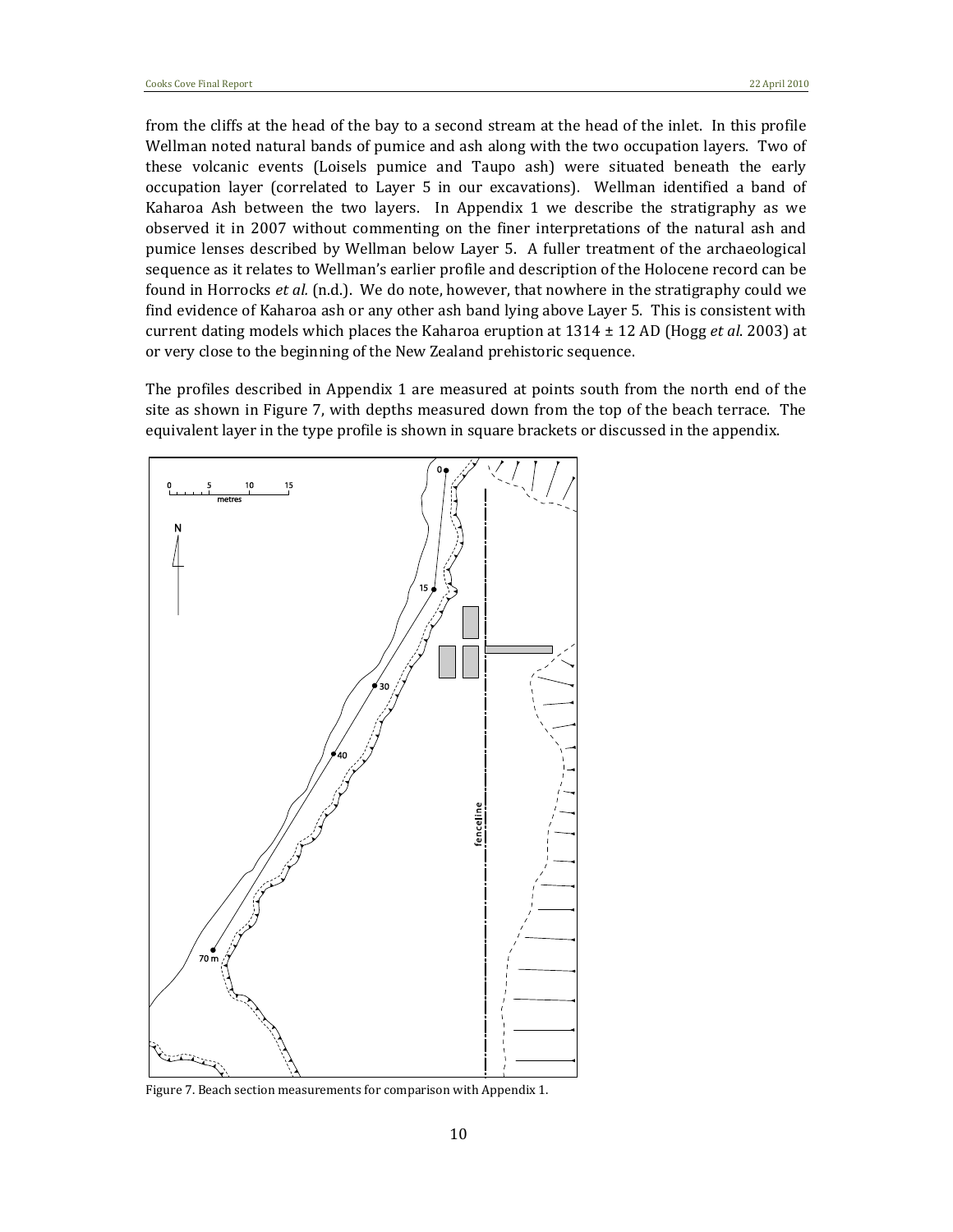#### *Stratigraphy*

The stratigraphy was complex and varied in detail between excavation units. During excavation it proved difficult to define the interface between stratigraphic horizons, many of which were uneven and discontinuous. A type profile is described below in reference to the east section of Unit 1, which contained the clearest example of the major cultural and natural strata encountered on the site. This section lay parallel to the beach face and is located close to where Wellman described the eroding section in 1958. Variations to the general profile are described in the discussion of individual excavation units and beach section in the table below.

Table 1. Description of stratigraphy.

| Layer          | <b>Description</b>                                                                                                                                                                                                                                                                                                                                                                                                                                                                                                                                                                                                                                                                                                                                                                                                                            |
|----------------|-----------------------------------------------------------------------------------------------------------------------------------------------------------------------------------------------------------------------------------------------------------------------------------------------------------------------------------------------------------------------------------------------------------------------------------------------------------------------------------------------------------------------------------------------------------------------------------------------------------------------------------------------------------------------------------------------------------------------------------------------------------------------------------------------------------------------------------------------|
| 1              | A yellow-brown clayey silt with a thin, barely developed topsoil. Much of this material<br>appears to be made up of rapidly eroded sediments most likely caused by Cyclone Bola<br>which struck the East Cape region in March 1988.                                                                                                                                                                                                                                                                                                                                                                                                                                                                                                                                                                                                           |
| $\overline{2}$ | A dark brown topsoil with no charcoal, shell or other culturally derived inclusions.                                                                                                                                                                                                                                                                                                                                                                                                                                                                                                                                                                                                                                                                                                                                                          |
| 3              | A dark brown-grey, mixed silty soil that appears to be derived from slope-washed<br>terrestrial sediments augmented by shell. Layer 3 is probably equivalent to Wellman's<br>(1962) "upper occupation layer." Layer 3 comprises three poorly differentiated sub-layers<br>that are distinguished by their relative quantities of shell as follows:                                                                                                                                                                                                                                                                                                                                                                                                                                                                                            |
| 3a             | This upper component of Layer 3 contained crushed shell and some charcoal<br>fragments. Artefacts were found in this layer including two moa-bone fish hook points<br>as well as worked bone fragments, stone flakes, several fragments of glass and metal,<br>and a clay pipe stem.                                                                                                                                                                                                                                                                                                                                                                                                                                                                                                                                                          |
| 3 <sub>b</sub> | This middle component of Layer 3 contained little or no shell and no artefacts.                                                                                                                                                                                                                                                                                                                                                                                                                                                                                                                                                                                                                                                                                                                                                               |
| 3c             | This lower component of Layer 3 was similar in appearance to Layer 3a. It contained<br>only one stone flake.                                                                                                                                                                                                                                                                                                                                                                                                                                                                                                                                                                                                                                                                                                                                  |
| 4              | Mixed fill (dark brown topsoil and yellow-grey subsoil with inclusions of shell, charcoal<br>and soft sandstone nodules). Layer 4 is deep with no evidence of internal bedding or the<br>development of topsoils. It was laid down rapidly as a single wash or slump from upslope.<br>Near the base of Layer 4 there is a discontinuous lens of light yellow-brown silt that is<br>similar in appearance to Layer 1. This is eroded subsoil, and lumps of similar material lie<br>on the surface of the site where they were washed during the Cyclone Bola event. The<br>interpretation of slope washing or slumping is consistent with the profile shown in the<br>north baulk of Unit 4 (Figure 6). The base portion of Layer 4 was slightly darker than the<br>upper part although this may have been as a result of differential drying. |
| 5              | Dark grey to black silt. Layer 5 is equivalent to Wellman's (1962) "lower occupation layer"<br>and is made up of two sub-layers as follows:                                                                                                                                                                                                                                                                                                                                                                                                                                                                                                                                                                                                                                                                                                   |
| 5a             | Dark grey charcoal-stained silt with charcoal fragments, artefacts and midden.<br>Artefacts include two one-piece fish hook shank portions (moa bone), a one-piece fish<br>hook point portion (shell) and a complete minnow lure point (moa bone).                                                                                                                                                                                                                                                                                                                                                                                                                                                                                                                                                                                            |
| ビト             | Dark group to blook ghargool stoined with ghargool frogments exteriots and midden                                                                                                                                                                                                                                                                                                                                                                                                                                                                                                                                                                                                                                                                                                                                                             |

5b Dark grey to black charcoal-stained with charcoal fragments, artefacts and midden. This sub-layer is more compact than Layer 5a and contains a poorly defined but detectable living surface from which features had been excavated. Artefacts include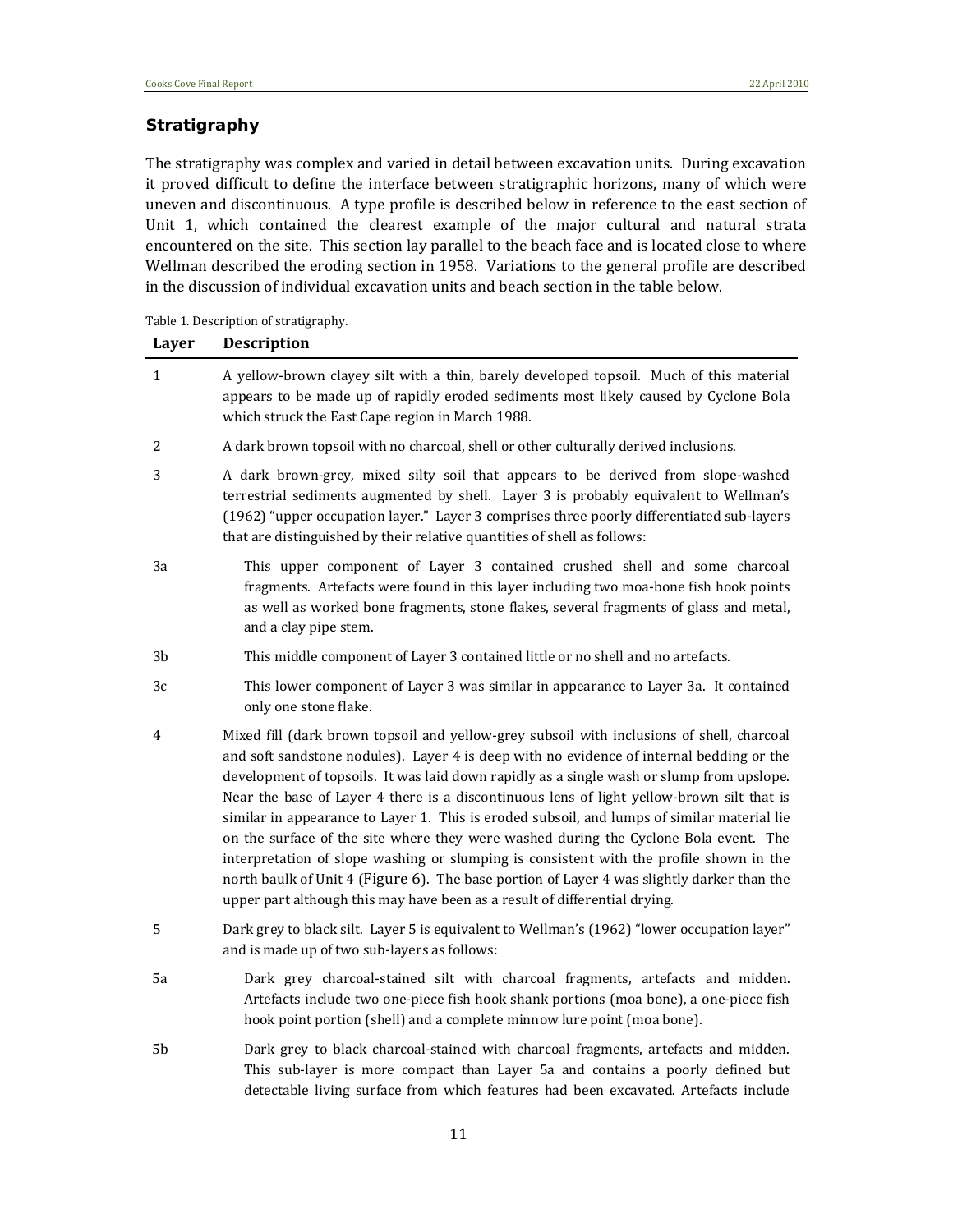#### **Layer Description**

two one‐piece fish hook shank portions (moa bone), a one‐piece fish hook point portion (moa bone), a complete one‐piece fish hook (shell) and an unfinished one‐piece fish hook (moa bone).

- 6 Brown silty topsoil.
- 7 Crushed shell in a coarse yellow sand matrix.



Figure 8. East section, Unit 1.

#### *Soils, Pollen and Spores*

A total of twenty‐eight soil samples were collected by Mark Horrocks of Microfossil Research Ltd for plant microfossil identification, especially for the identification of pollen and starch remains. The samples reported here were collected from the east face of Unit 1.

The identification of pollen from archaeological sites provides insight into vegetation history, and the possible identification of anthropomorphic species such as bottle gourd (*Lagenaria siceraria*), paper mulberry (*Broussonetia papyrifera*) and European crops (Horrocks 2004; Horrocks *et al*. 2008b). Starch grains can provide direct evidence of Pacific root or corm crops such as sweet potato (*Ipomoea batatas*), taro (*Colocasia esculenta*), yams (Dioscorea spp.); and European crops such as the white potato (*Solanum tuberosum*) (Horrocks *et al*. 2008b). The analysis also included the identification of raphides which are needle‐like calcium oxalate crystals found in bundles in specialised cells in both the aerial and subterranean parts of many plants species (Torrence and Barton 2006). All laboratory methods for the preparation and analysis of specimens followed standard practices for microfossil identification and are described in detail in Horrocks (2008).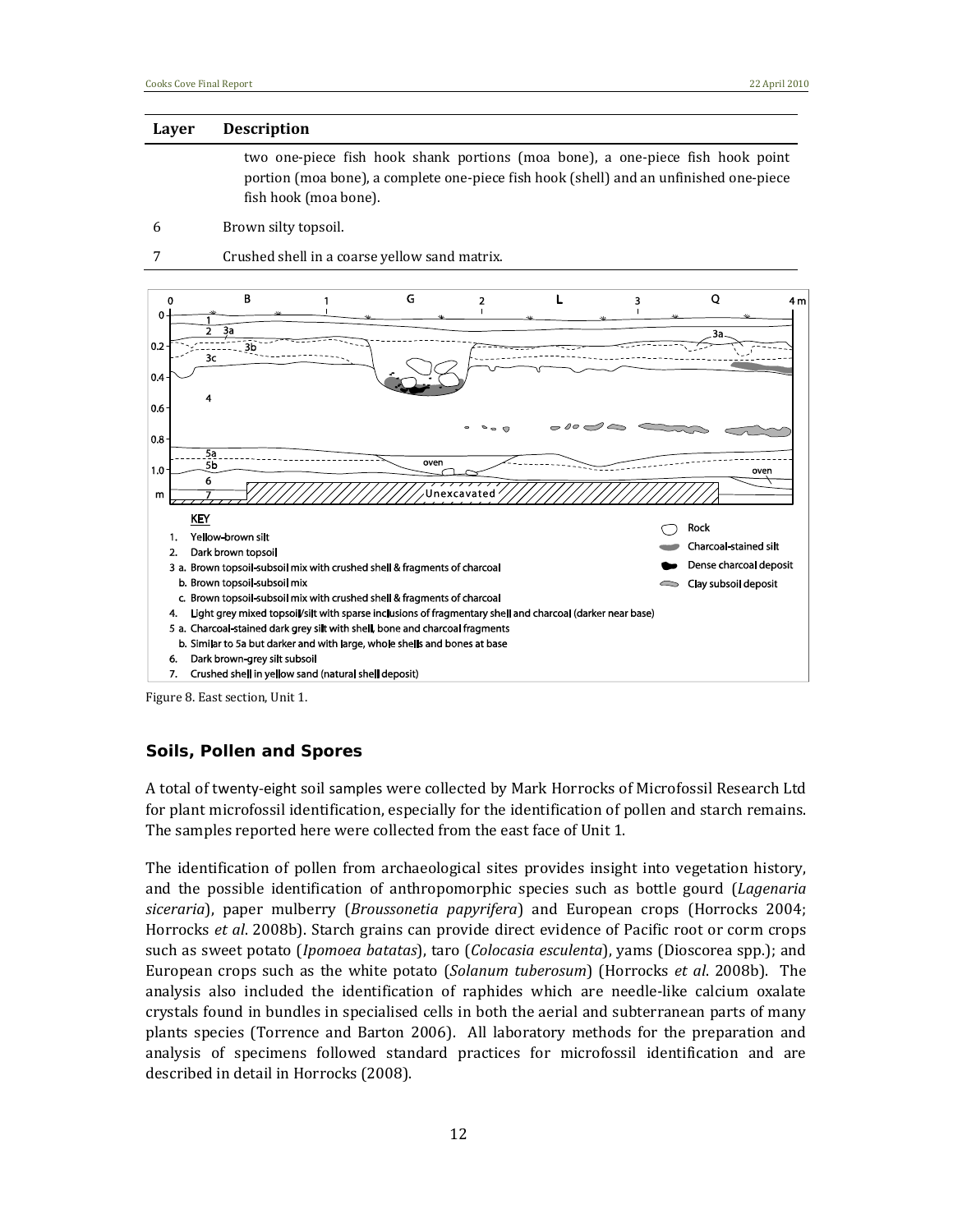#### **Results**

Pollen preservation was mostly poor, with many samples having insufficient grains for counting. At both sample points *Cyathea* and other ferns were abundant in the natural soils of Layers 6 and 7. Bracken (*Pteridium*) had high values from Layer 4 along with increasing quantities in Layer 2 of puha (*Sonchus* sp.) and dandelion (*Taraxacum* sp.). Also prevalent in Layer 2 were further exotic species including pine (*Pinus* sp.), broom (*Cytisus* sp), gorse (*Ulex* sp.) and various grasses. Two types of starch grain were identified in the Cook's Cove archaeological samples. One of these was consistent with *Ipomoea batatas* and the other with *Colocasia esculenta* although the tiny grains of the latter were extremely damaged and their identification as *Colocasia* could not be confirmed. The raphide data, however, lent support to the identification of *Colocasia* in the samples (Horrocks 2008: 4). The "long‐thin" and "short‐thick" raphide types identified in the Cooks Cove sample are especially abundant in corms and shoots of *Colocasia esculenta* (Loy *et al.* 1992; Sunell and Healy 1979). These, along with kumara starches were most abundant in Layer 5 but diminish into Layer 6 and throughout all layers the remains of kumara were more abundant than taro. The results of the plant microfossil analysis from Unit 2 are shown in Figure 9; Figure 10.



Figure 9. Pollen profiles from Unit 4 (from Horrocks 2008 Figure 1a).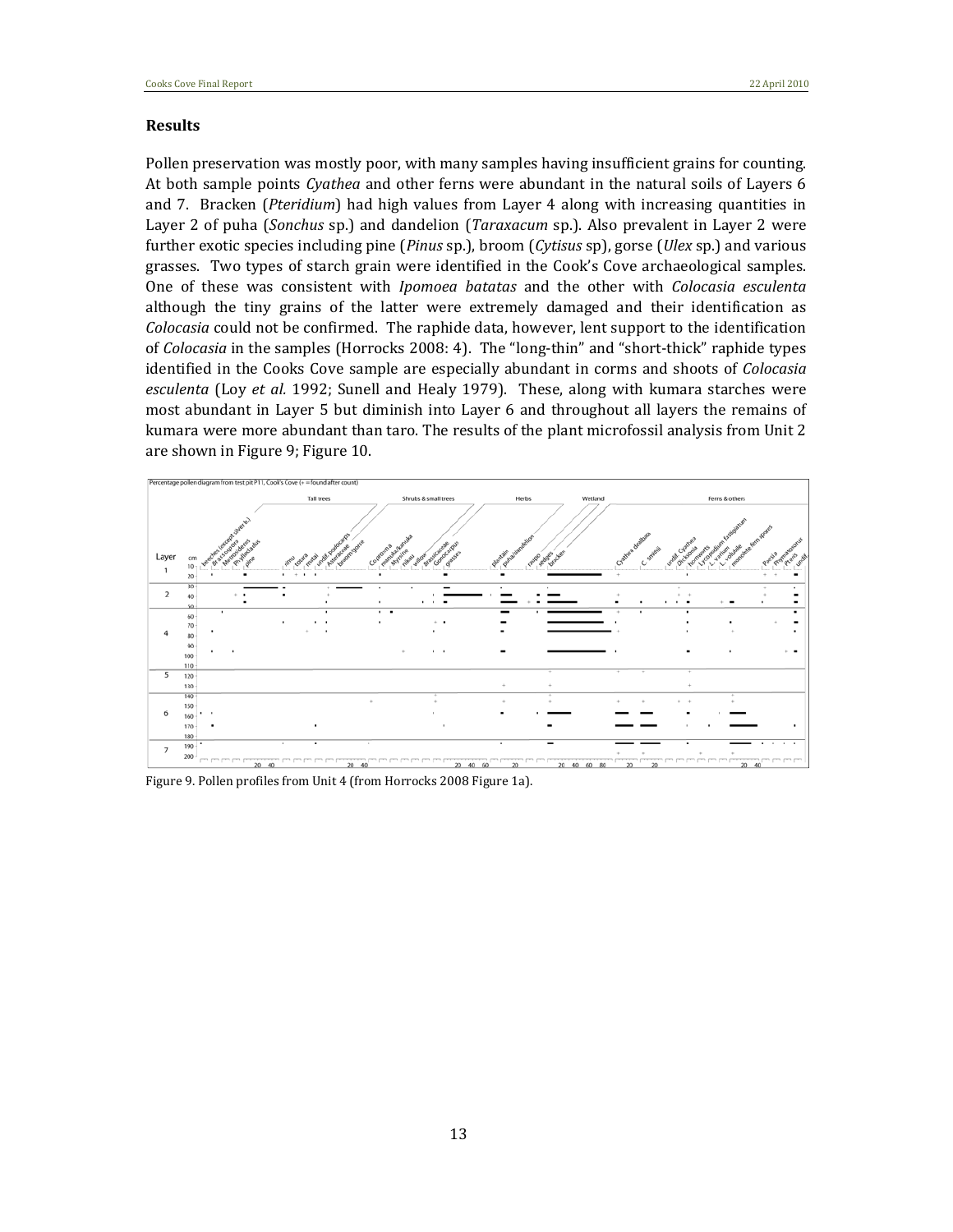

Figure 10. Starch and raphides from Unit 4 (from Horrocks 2008 Figure 2c).

#### **Interpretation**

Layer 5 shows evidence of human impact and the introduction of horticulture. This layer contains very little tall tree pollen and, while this is certainly due in part to differential preservation factors (Horrocks 2008: 4), significant quantities of bracken and hornwort spores were also present. The former is almost always associated with the burning of forest and the later is a coloniser of freshly exposed soils. This layer also contained the highest concentrations of kumara and taro starch. Raphides of kumara and taro are present in the natural soils of Layer 6 and there are high bracken counts in Layers 6 and 7. This may indicate a human presence in the catchment prior to the events recorded in Layer 5b although Horrocks et al. (2008b) have demonstrated that, in these types of soil, downwards percolation of pollen and starch can occur through water transportation and it is not unexpected that these introduced species will appear below the level of first occupation.

The presence of pollen from *Brassospora*, a Nothofagus species which became extinct in southern Australia and New Zealand about a million years ago (Mildenhall and Byrami 2004) is a signal of upslope soil disturbance and the incorporation of eroded material into soils at lower elevations. Such erosion is most notable in Layer 4 and might signal a prior expansion of swidden agriculture. Pollen of puha or dandelion throughout the profiles is also an indication of human activity within the wider landscape. In short, the microfossil record indicates early forest clearance and the introduction of horticulture concomitant with the first direct record of human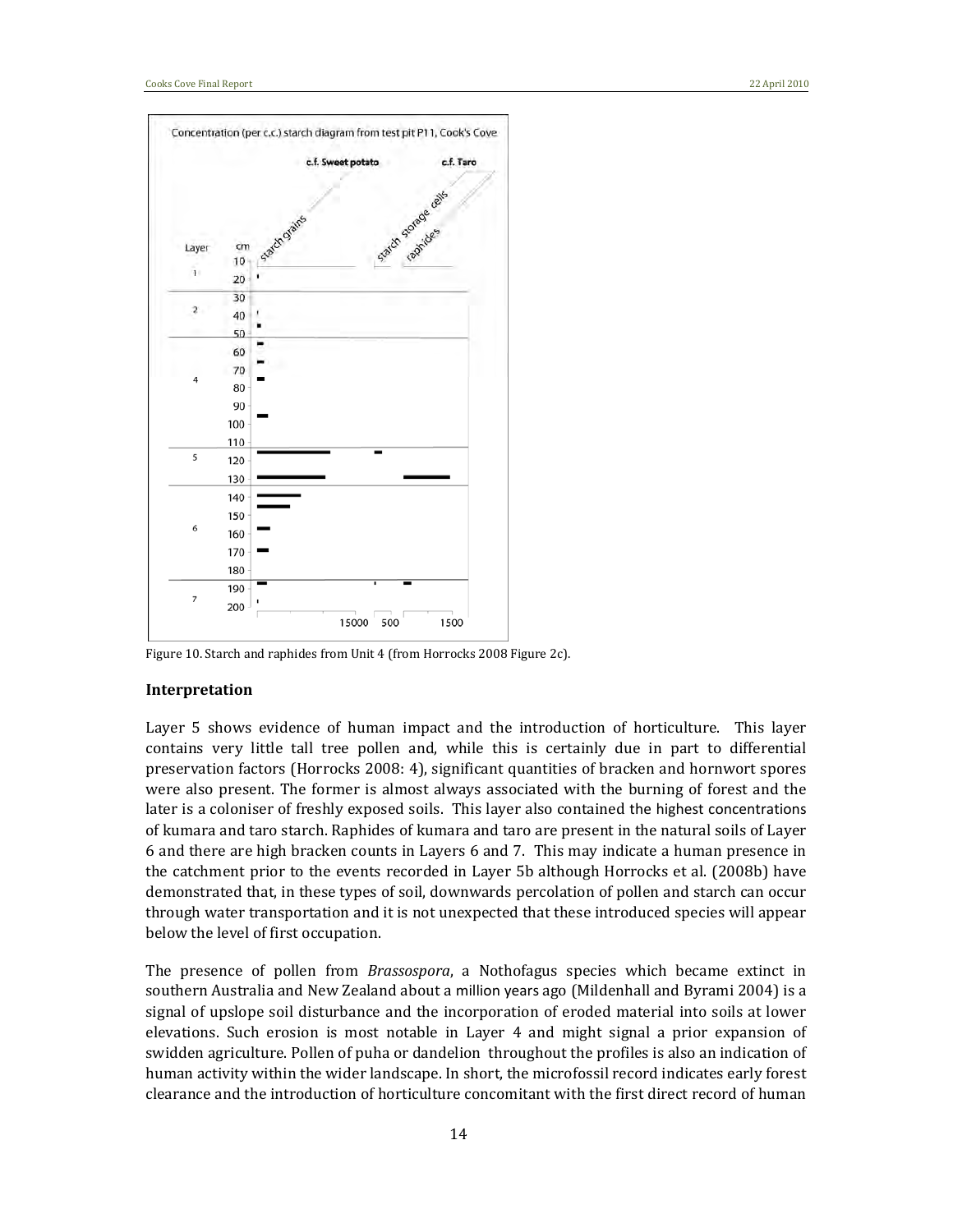presence in Layer 5b. Upslope clearance, perhaps for the expansion of swidden gardens is reflected in the presence of extinct beech pollens and compliments the stratigraphic evidence for rapid erosion events in Layer 4. The presence of bracken and puha throughout the sequence indicates a generally cleared landscape.

#### *Dating*

Samples were selected for radiocarbon dating and submitted to the Waikato Radiocarbon Dating Laboratory for analysis. Charcoal samples were identified to species by Dr Rod Wallace at the University of Auckland and sub-samples of short-lived species selected for dating (Wallace 2008). The results of the radiocarbon analysis and calibration are shown in Table 2 and Figure 11.

Table 2. Radiocarbon dates from Cooks Cove. Southern Hemisphere atmospheric data from McCormac *et al*. (2004); marine data from Hughen *et al.* (2004); Delta R‐7**±**45; OxCal v4.10 (Bronk Ramsey 2009).

| Lab.<br>No.  | <b>Provenance</b>        | <b>Material</b> | CRA <sup>1</sup> | <b>Calibrated Age</b>                                                      | $\delta$ 13C    |
|--------------|--------------------------|-----------------|------------------|----------------------------------------------------------------------------|-----------------|
| WK-<br>24844 | 3.<br>Layer<br>Feature 1 | Charcoal        | $80 \pm 35$      | $1\sigma$ - AD 1710-modern (68.2%)<br>2σ - AD 1697-modern (95.4%)          | $-26.0 \pm 0.2$ |
| WK-<br>24845 | 3.<br>Layer<br>Feature 1 | Charcoal        | $137 \pm 35$     | $1\sigma$ - AD 1700- modern (68.2%)<br>2σ - AD 1680- modern (95.4%)        | $-26.1 \pm 0.2$ |
| WK-<br>23487 | Layer 3                  | Marine<br>shell | $4542 \pm 40$    | $1\sigma$ - BC 2884-2726<br>$(68.2\%)$<br>$2\sigma$ - BC 2937-2606 (95.4%) | $0.7 \pm 0.2$   |
| WK-<br>23488 | Layer 3                  | Marine<br>shell | $4254 \pm 34$    | $(68.2\%)$<br>$1\sigma$ - BC 2496-2326<br>2σ - BC 2576-2239 (95.4%)        | $0.5 \pm 0.2$   |
| WK-<br>24846 | Layer 5a                 | Charcoal        | $361 \pm 35$     | $1\sigma$ - AD 1404-1627 (68.2%)<br>$2\sigma$ - AD 1478-1642 (95.4%)       | $-25.7 \pm 0.2$ |
| WK-<br>24847 | Layer 5a                 | Charcoal        | $389 \pm 36$     | $1\sigma$ - AD 1464-1622<br>$(68.2\%)$<br>$2\sigma$ - AD 1459-1628 (95.4%) | $-26.6 \pm 0.2$ |
| WK-<br>23489 | Layer 5b                 | Marine<br>shell | $844 \pm 33$     | $1\sigma$ - AD 1430-1517<br>$(68.2\%)$<br>$2\sigma$ - AD 1391-1621 (95.4%) | $2.6 \pm 0.2$   |
| WK-<br>23490 | Layer 5b                 | Moa bone        | $624 \pm 30$     | $1\sigma$ - AD 1321-1406<br>$(68.2\%)$<br>$2\sigma$ - AD 1308-1420 (95.4%) | $-22.5 \pm 0.2$ |

1. Conventional radiocarbon age after Stuiver and Polach (1977).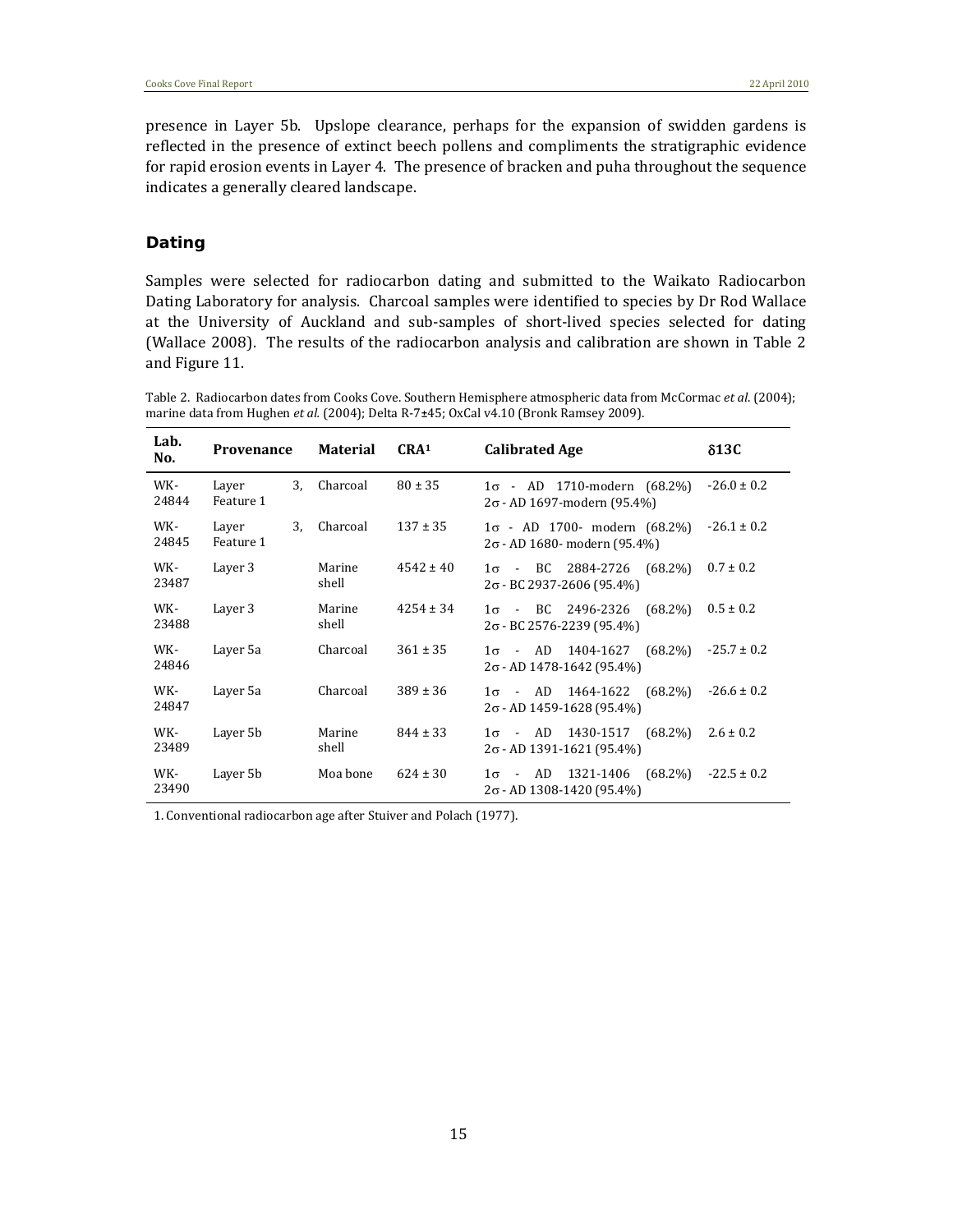

Figure 11. Calibrated radiocarbon dates from Cooks Cove (c=charcoal, s=marine shell, b=moa bone). Does not include WK23487 and WK23488.

Layer 5 comprises two occupation phases which span the period from about AD 1300 to AD 1650 at 1 sd. Layer 5b, the first occupation horizon at Cooks Cove, is dated by two samples from our excavation: one on moa bone (WK‐23490) and one on paua shell (*Haliotis iris*) (WK‐23489). These dates overlap at 1 sd with an overlap range of AD 1391 – AD 1420. This range provides the best estimate for the age of Layer 5b on available evidence, and it is consistent with current models indicating extinction of moa by the mid fifteenth century (Holdaway and Jacomb 2000). WK-23489 overlaps with the two dates from Layer 5a (WK-24846 and WK-24847), but the delta‐R value incorporated into the marine calibration of WK‐23489 has introduced a spreading effect into the age range. The two dates WK‐24846 and WK‐24847 each show two peaks in the calibration chart. We consider the first, higher probability peak to represent the correct age range for the Layer 5a occupation. This can be further checked by recalibrating the two samples as a combined age range (Table 3). As Table 3 shows the highest probability (77%) is that the correct age range lies within the 60 year span commencing in the mid fifteenth century AD.

Table 3. Combined dates from Layer 5b. Southern Hemisphere Atmospheric data from McCormac *et al*. (2004); Calib 6.0.1.

| Sample                       | Pooled mean age | <b>Calibrated</b><br>Age<br>Range at $1\sigma$ |     |
|------------------------------|-----------------|------------------------------------------------|-----|
| WK-24846 & WK-24847 combined | $1575 \pm 25$   | $1455 - 1512$ AD                               | 77% |
|                              |                 | $1601 - 1616$ AD                               | 22% |

Layer 4, the hill-washed fill layer, did not contain any suitable dating material.

Layer 3 is dated with four samples. Two samples of marine shell (WK-23487 and WK-23488) were selected from the edges of a fire feature, and from within the soil matrix of Layer 3. These samples returned calibrated ages of more than 4000 BP with tight overlap, and we consider that they give a good indication of the age of the shell matrix that makes up the bulk of Layer 3. It seems clear that Layer 3 contains crushed shell that was deposited by a storm surge, tsunami, or through deliberate human transport. We favour the third of these options as discussed below.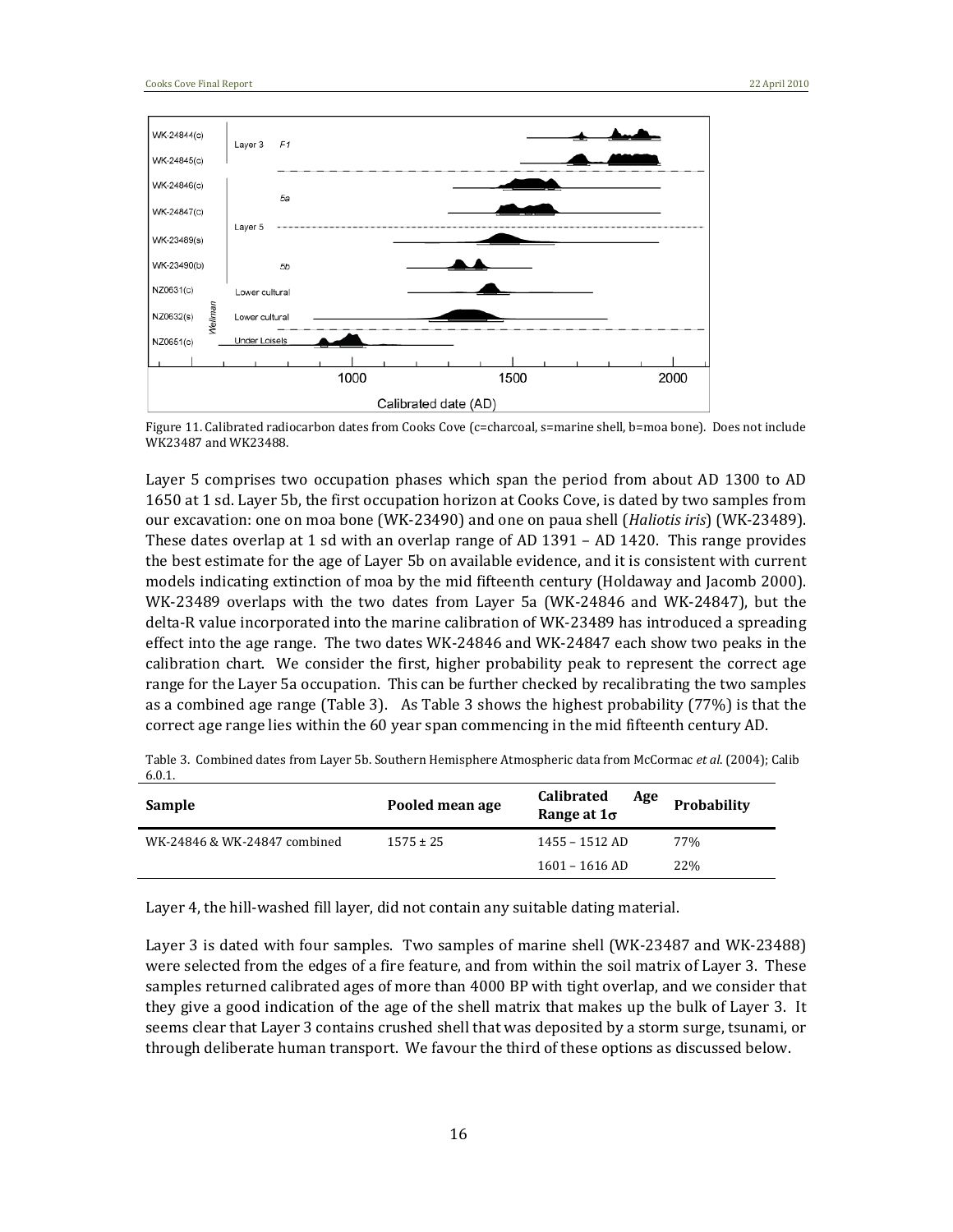We submitted two further samples (WK‐24844 and WK‐24845), both charcoal from Feature 1. This oven or fire-scoop had been excavated into the top surface of Layer 3; therefore, these samples do not date the layer, but simply show that the oven was dug sometime between AD 1650 and AD 1950. The historical artefacts, fauna and botanical remains in the upper part of Layer 3 show that it was probably about the middle of this range, sometime after the contact period.

#### *Faunal remains*

All excavated material was wet sieved through a 3.2 mm mesh on site and bulk material removed to the OAL in Dunedin for further analysis. A total of 272 bags were labelled as containing faunal material. This was made up of 200 bags of bulk material collected from the screens, plus 67 bags of bone and five bags of shell hand collected by the excavators during excavation.

On inspection the screened fraction appeared to comprise crushed shell, with a very small quantity of bird and fishbone, as well as the occasional chip of obsidian or chert. Because of the large quantity of material, a sampling strategy was devised which involved removing a 20 per cent sample from each layer for final analysis. The bags each represented a single bucket of soil matrix, and since each layer was well mixed, each bag contained very nearly the same weight of material. The sample was made up of two bags from Layer 3 and 31 bags from Layer 5. The shell and bone collected and bagged during excavation represented the larger fragments of fauna, and the total sample was analysed.

Midden arrived in the laboratory in clean condition, but the bulk sample was rinsed, dried and sorted to primary faunal class: shell, bird, mammal, and fish. The fauna was identified to the lowest possible taxonomic classification using the OAL reference specimens. Vertebrate fauna were quantified using the standard zooarchaeological methods of number of identified specimens (NISP), minimum number of elements (MNE) and minimum number of individuals (MNI) (Grayson 1984; Reitz and Wing 1999). These figures were calculated on a site-wide basis rather than within individual excavation areas.

#### **Shellfish**

The shellfish fraction tended to be highly fragmented, and very few whole shells were recovered. Fragments were first sorted to the classes of bivalve and gastropod, and then specimens containing unique quantifiable attributes were removed for identification. For gastropods this was the operculum, apex and basal keel and for bivalves the hinge section. All identifications were made using the New Zealand Marine Shell Reference Collection in the OAL and with reference to shellfish identification guidelines in Crowe (1999) and Powell (1946). The quantification units used were MNI (minimum number of individuals) and weight (Grayson 1984; Reitz and Wing 2008). No quantifiable shell fragments were recovered from Layer 3, and the results of the identifications from Layer 5 are shown in Table 4 as MNI, with the weight of unidentified fragments provided in Table 5.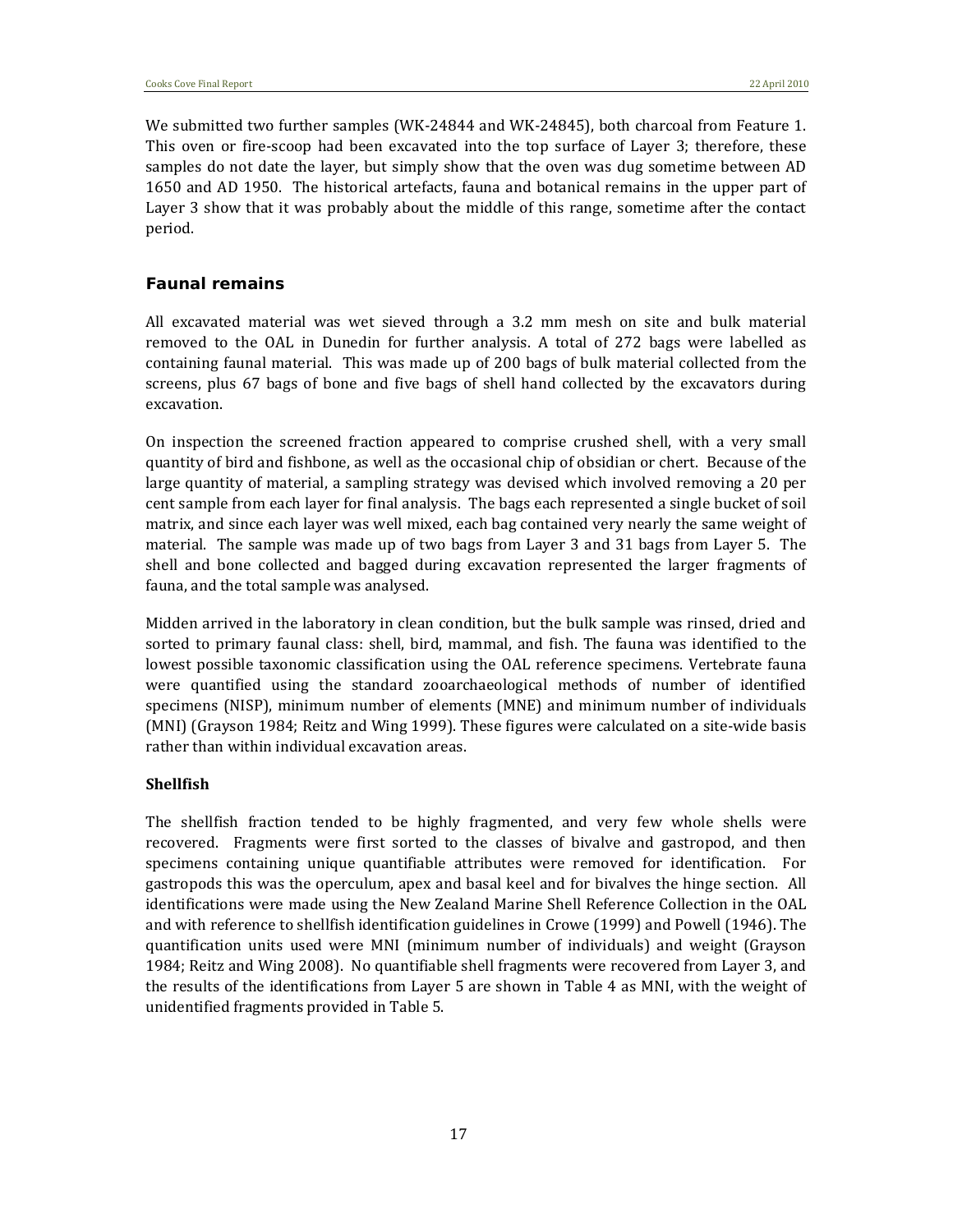Table 4. Shellfish identification (MNI) from Layer 5.

| Taxon                           | Layer 5a       | Layer 5b     | Total          |
|---------------------------------|----------------|--------------|----------------|
| Turbo smaragdus*                | 2023           | 805          | 2828           |
| Austrovenus stutchburyi*        | 491            | 1978         | 2469           |
| Evechinus chloroticus           | 753            | 78           | 831            |
| Paphies australis*              | 96             | 206          | 302            |
| Sypharochiton pelliserpentis*   | 120            | 16           | 136            |
| Turbinidae sp*                  | 71             | 47           | 118            |
| Veneridae sp*                   |                | 102          | 102            |
| Paphies subtriangulata*         | 69             | 19           | 88             |
| Zeacumantus lutulentus          | 21             | 55           | 76             |
| Protothaca crassicosta          | 5              | 67           | 72             |
| Macomona liliana                | 5              | 58           | 63             |
| Melagraphia aethiops            | 55             | 2            | 57             |
| Cookia sulcata                  | 43             | 13           | 56             |
| Patelloida corticata            | 18             | 28           | 46             |
| Nerita atramentosa              | 18             | 19           | 37             |
| Diloma nigerrima                | 25             | 12           | 37             |
| Cellana radians                 | 24             | 6            | 30             |
| Trochidae sp                    | 15             | 12           | 27             |
| Haustrum haustorium             | 18             | 7            | 25             |
| Ruditapes largillierti          | 19             | 2            | 21             |
| Cellana ornata                  | 9              | $\mathbf{1}$ | 10             |
| Diloma bicanaliculata           | 6              |              | 6              |
| Tugali elegans                  | 3              | 3            | 6              |
| <b>Haliotis iris</b>            | 5              | 1            | 6              |
| Argobuccinum pustulosum tumidum | 5              |              | 5              |
| Nodilittorina antipodum         | 2              | 2            | 4              |
| Austrofusus glans               | $\mathbf{1}$   | 1            | 2              |
| Amalda australis                | $\overline{2}$ |              | $\overline{2}$ |
| Cominella maculosa              | $\overline{2}$ |              | $\overline{2}$ |
| Cominella glandiformis          | $\overline{2}$ |              | $\overline{2}$ |
| Ostreidae sp                    | $\overline{a}$ | 1            | $\mathbf{1}$   |
| Crepidula monoxyla              | $\mathbf{1}$   |              | $\mathbf{1}$   |
| Notoacmea pileopsis             |                | $\mathbf{1}$ | 1              |
| Unidentified to Taxon           | 485            | 62           | 547            |
| <b>Grand Total</b>              | 4412           | 3604         | 8016           |

\* Shellfish categories represented at 2% or greater within the total assemblage

Table 5. Weight of shellfish from Layer 3 and Layer 5.

| Laver              | Weight in grams |
|--------------------|-----------------|
| Layer 3            | 370             |
| Layer 5a           | 14,053          |
| Laver 5b           | 4.446           |
| <b>Grand Total</b> | 18,869          |

Layer 5 contained a wide range of species. A measure of assemblage diversity can be obtained using the Shannon-Weaver function (H'), which assesses the heterogeneity of a sample, or the amount of uncertainty in predicting the species of a randomly selected individual from that sample (Reitz and Wing 2008:105). Despite the relatively large number of taxonomic categories, Layers 5a and 5b both showed low heterogeneity values. This reflects the fact that most of the taxonomic categories are represented at extremely low counts (Table 6). This factor is also demonstrated using the related V' statistic, which measures the degree to which species are equally abundant and where values approaching 1.00 represent an even distribution of specimens across taxa. Both sub-layers give similar low measures for V' reflecting the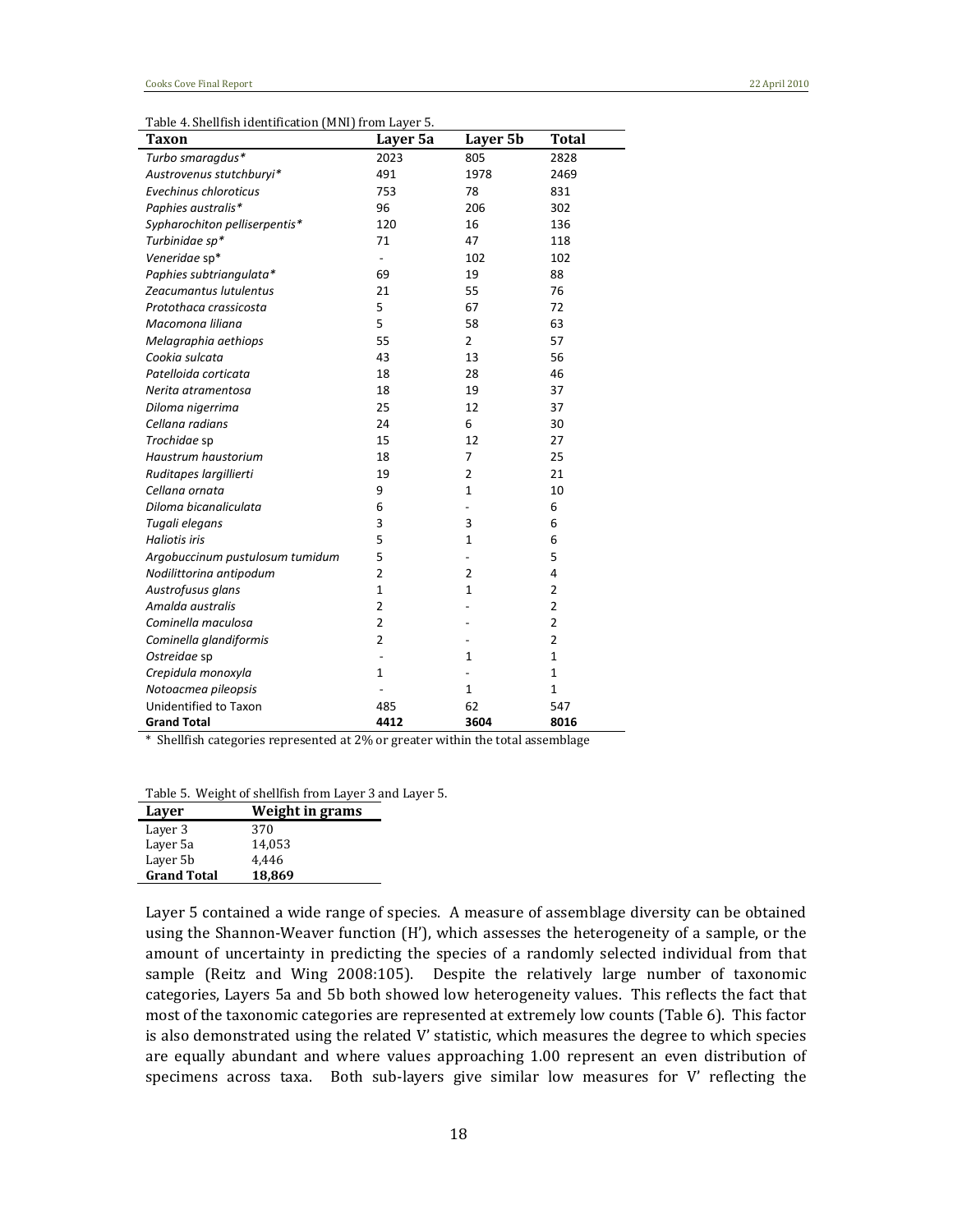dominance of a small number of taxa (see Table 6). In fact, only seven taxa (representing 90 per cent of the total count) have greater than 2 per cent representation in the assemblage. These are made up of 43 per cent rocky shore gastropods and 57 cent bivalves, which prefer a sandy shore or estuarine substrate. All of the gastropod species represented in the midden can be obtained within a few hundred metres of the site today, but the bay has a muddy substrate that does not currently support a bivalve population. The nearest locations for obtaining tuatua (*Paphies subtriangulata*), pipi (*P. australis*) or cockle (*Austrovenus stutchburyi*) would be in Tolaga Bay or beaches further to the north. It is likely that the beach at Cooks Cove has been altered significantly through silting up and erosion since the fourteenth century, and it is possible that some of these species might have been present nearby at the time of occupation.

|          | Table 0. Table 01 II ally v Statistics IVI Sileniisil. |                         |
|----------|--------------------------------------------------------|-------------------------|
| Laver    | <b>Shannon-Weavers H'</b>                              | Equitability measure V' |
| Laver 5a | 1.66                                                   | 0.49                    |
| Laver 5b | 1.51                                                   | 0.46                    |

Table 6. Table of H' and V' statistics for shellfish.

#### **Bird**

A total of 374 bird bones was identified which represents 3.70 per cent of the total vertebrate sample. Of these 253 were so fragmentary that it was not possible to identify the element or species. Thirteen species were confidently identified, along with one genus and one family. The majority of the bird is from Layer 5b (78.53 per cent of the bird bone assemblage). There is a broad range of species present in Layer 5b, which suggests that no one species was the focus of exploitation. Of the sea birds, blue penguin (*Eudyptula minor*) and petrels (Procellariiformes) have the greatest NISP (6 and 14 respectively). In terms of the forest birds, tui (*Prosthemadera novaeseelandiae)* and kaka (*Nestor meridionalis septentrionalis*) have the highest NISP (6 and 4). The Layer 5a assemblage is considerably less diverse with only four bird species (blue penguin, kaka, tui, and yellow-crowned parakeet) identified. Two bird species were present in Layer 3 (spotted shag and chicken). A list of identified species is presented in Table 7 with NISP and MNI values.

Moa was present in all layers but the majority was fragmentary. The presence of phalanges, including two claws, in the Layer 5b sample is an indication that the carcass was not carried very far from the kill site. The entire moa NISP from the whole sample is only 36.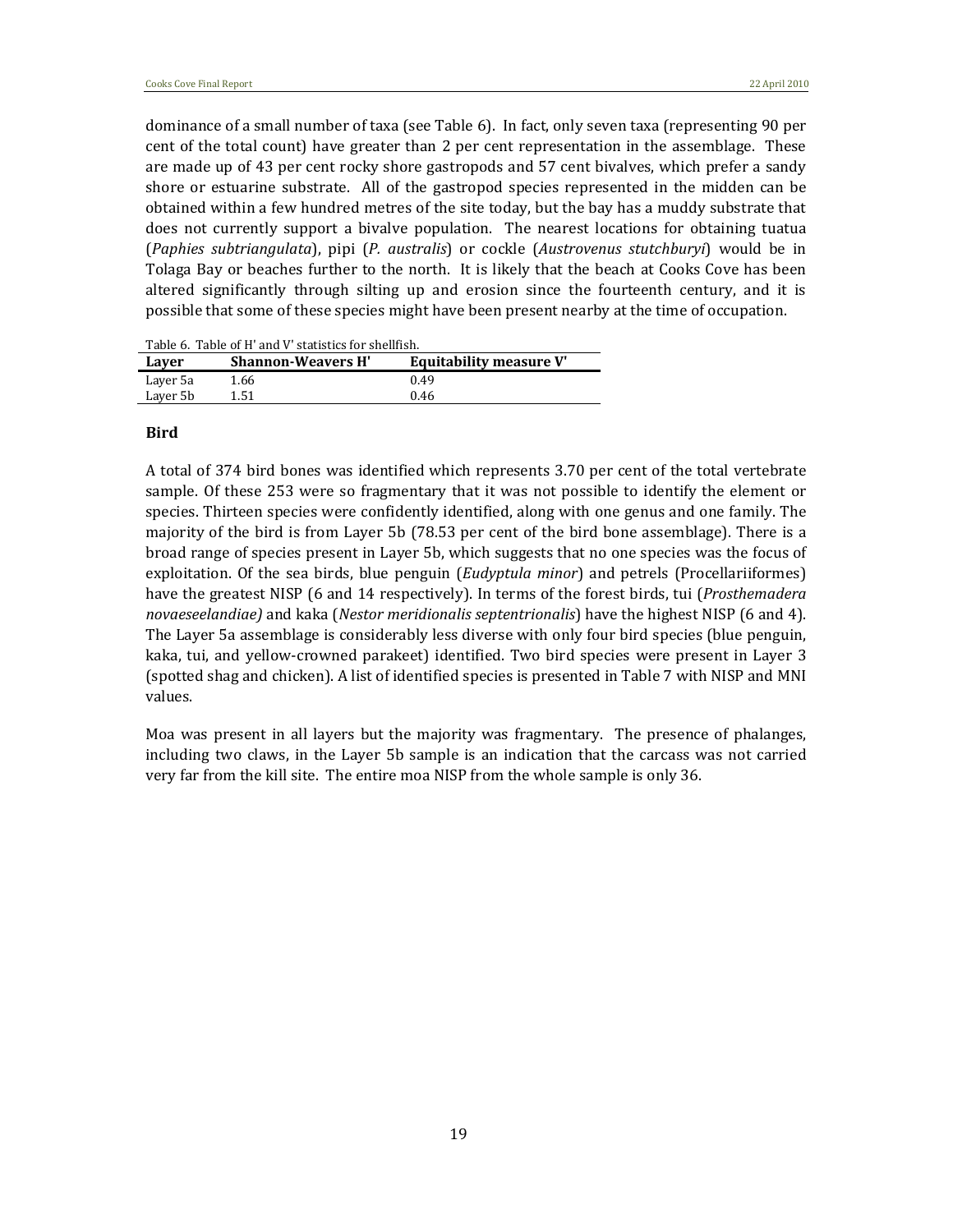|                          |                                     | Layer 3     |            | Layer 5a    |              | Layer 5b    |                |
|--------------------------|-------------------------------------|-------------|------------|-------------|--------------|-------------|----------------|
| Taxon                    |                                     | <b>NISP</b> | <b>MNI</b> | <b>NISP</b> | <b>MNI</b>   | <b>NISP</b> | <b>MNI</b>     |
| <b>Black Backed Gull</b> | Larus dominicanus                   |             |            |             |              | 1           | 1              |
| <b>Blue Penguin</b>      | Eudyptula minor                     |             |            | 1           | 1            | 8           | $\overline{2}$ |
| Cf Chicken               | Gallus gallus                       | 1           |            |             |              |             |                |
| Cf<br>Sooty              | Puffinus griseus                    |             |            |             |              | 1           | 1              |
| Shearwater               |                                     |             |            |             |              |             |                |
| Chicken                  |                                     | 5           | 1          |             |              |             |                |
| Kaka                     | Nestor meridionalis septentrionalis |             |            | 1           | $\mathbf{1}$ | 4           | 2              |
| Little Shag              | Phalacrocorax melanoleucos          |             |            |             |              | 1           | 1              |
| Spotted Shag             | Stictocarbo punctatus               | 1           | 1          |             |              | 1           | 1              |
| Diving Petrel            | Pelecanoides urinatrix              |             |            |             |              | 5           | 1              |
| Oystercatcher            | Haematopus unicolor                 |             |            |             |              | 1           | 1              |
| NZ Pigeon                | Hemiphaga novaeseelandiae           |             |            |             |              | 2           | 1              |
| Mottled Petrel           | Pterodroma inexpectata              |             |            |             |              | 3           | 1              |
| Petrel                   | Pterodroma sp.                      |             |            |             |              | 5           | 2              |
| Tui                      | Prosthemadera novaeseelandiae       |             |            | 2           | 1            | 6           | 2              |
| Weka                     | Gallirallus australis               |             |            |             |              | 4           | 1              |
| Yellow-crowned           | Cyanoramphus auriceps               |             |            | 2           |              |             |                |
| Parakeet                 |                                     |             |            |             | 1            |             |                |
| Perching Bird            | Passerine                           |             |            |             |              | 2           | 2              |
| Procellariiforme         |                                     |             |            |             | ۰            | 2           | 1              |
| Unidentified             |                                     | 13          |            | 58          |              | 182         |                |
| Moa                      |                                     | 1           |            | 6           | 1            | 27          | 1              |
| Total                    |                                     | 21          | 2          | 70          | 5            | 247         | 20             |

Table 7. NISP and MNI of bird taxa from Layer 3 and Layer 5.

#### **Mammal**

Mammal remains account for 9.13 per cent of the vertebrate sample with a NISP of 854 (Table 8). Of these over half (58.57 per cent) were too fragmentary to identify beyond class. The fragmentation meant that a further 27.01 per cent of the sample was not able to be assigned further than the category sea mammal (most likely fur seal or sea lion). The majority of these bones were fragmentary ribs, vertebrae, cranial or long bone fragments which lacked distinctive markers. Three fragments of probable cetacean were also recovered in Layer 5a.

| Lable 8.  NISP and MNI of mammal taxa from Layer 3 and Layer 5. | Layer 3                |                | Layer 5a   |                | Layer 5b       |             |            |
|-----------------------------------------------------------------|------------------------|----------------|------------|----------------|----------------|-------------|------------|
| Taxon                                                           |                        |                | <b>MNI</b> | <b>NISP</b>    | <b>MNI</b>     | <b>NISP</b> | <b>MNI</b> |
| Cetacean                                                        |                        |                |            | 1              |                |             |            |
| Cf Dog                                                          |                        |                |            |                |                | 1           |            |
| Cf Cetacean                                                     |                        | 2              |            |                |                |             |            |
| Cf Fur Seal                                                     |                        | 1              | ۰          |                |                | 9           |            |
| Cf Rat                                                          |                        |                |            |                |                | 1           |            |
| Cf Sea Lion                                                     |                        |                | ۰          |                |                | 2           |            |
| Cf Sea Mammal                                                   |                        |                |            | 1              |                |             |            |
| Dog                                                             | Canis familiaris       | 2              | 1          | $\overline{4}$ |                | 6           | 1          |
| Fur Seal                                                        | Arctocephalus forsteri | $\overline{2}$ | 1          | 11             | $\overline{c}$ | 31          | 1          |
| Pig                                                             | Sus scrofa             | 12             | 1          |                |                |             |            |
| Rat                                                             | Rattus exulans         | 1              | 1          | 17             | $\overline{2}$ | 8           | 3          |
| Sea lion                                                        | Phocarctos hookeri     |                |            |                |                | 7           | 1          |
| Sea Mammal                                                      |                        | 34             |            |                |                | 194         |            |
| Unidentified                                                    |                        | 49             |            | 96             |                | 345         |            |
| Total                                                           |                        | 104            | 5          | 130            | 4              | 604         | 6          |

Table 8. NISP and MNI of mammal taxa from Layer 3 and Layer 5.

Most of the mammal bone derives from Layer 5b (71.91 per cent). New Zealand fur seal (*Arctocephalus forsteri*) possessed the highest NISP of 31, but only an MNI of 1, followed by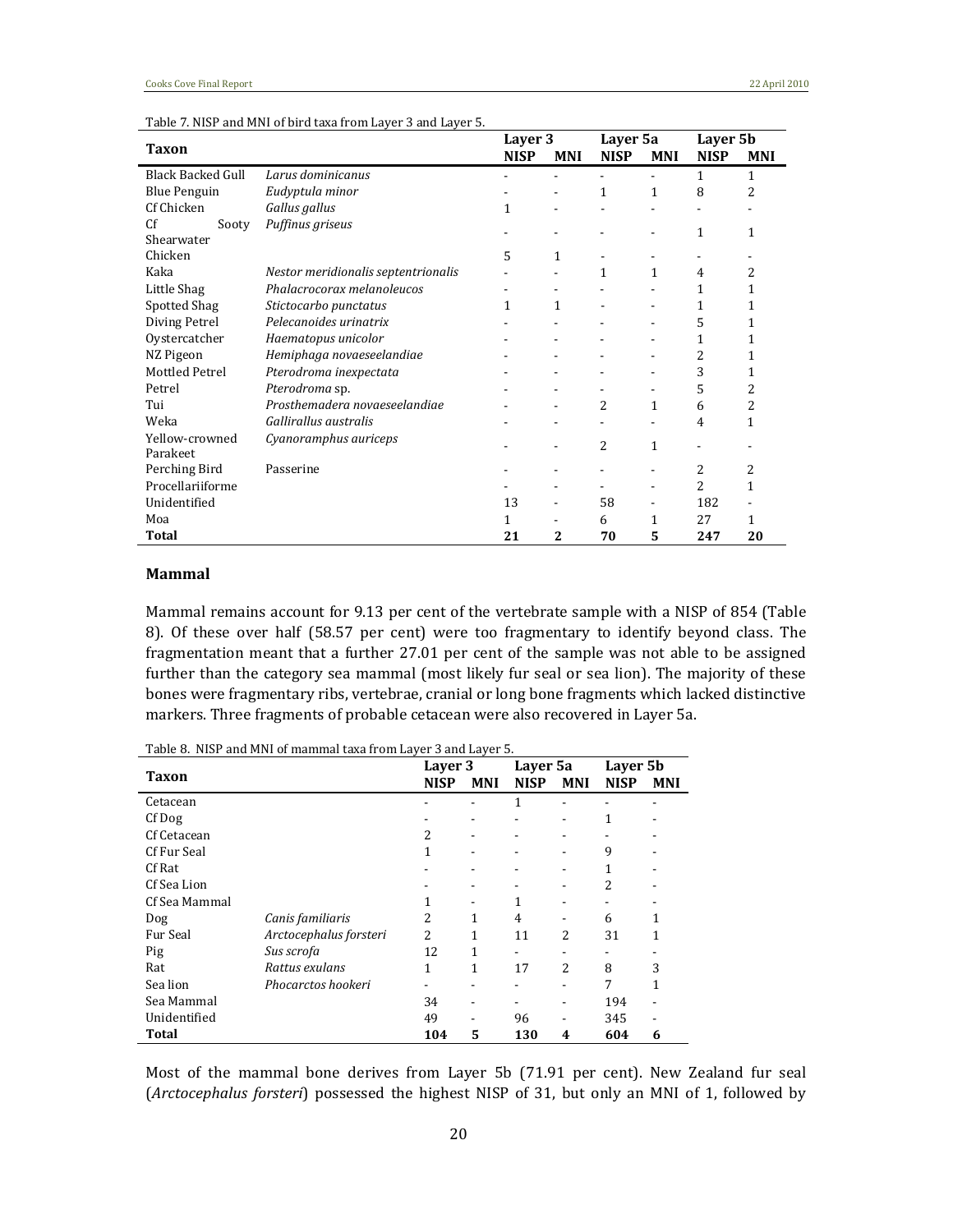Polynesian rat (*Rattus exulans*) (NISP 8, MNI 3). New Zealand sea lion (*Phocarctus hookeri*) is represented by a NISP of 7 and an MNI of 1, while dog has a NISP of 6 and MNI of 1. These low figures suggest that no particular species was being targeted, although the sample size is too small to provide more than an indication. Finally, several pig bones were identified from Layer 3a.

#### **Fish**

Over 7500 fish bones were present in the sample. Many of these were small and fragmentary, and it was only possible to confidently identify 536 of these to element. The majority of the fish bone is from Layer 5 with only 50 bones from Layer 3. It has been standard practice in New Zealand archaeology to identify only the five major mouth bones (dentary, maxilla, premaxilla, quadrate and articular) and distinctive special bones (Leach, 1997), but in this instance as many elements as possible were identified. This approach served to increase the identified NISP of several species, although it would not be expected to alter MNI values by much. The value of this method is that it gives a comprehensive picture of the structure of an assemblage, which provides confidence when comparing assemblages between sites. The bones were then identified to the lowest taxon possible, resulting in eleven species and two families of bony fish. Cartilaginous fish are more difficult to identify to species, but one spine has been attributed to stingray (*Dasyatis* sp.) and two vertebrae may be from spiny dogfish (*Squalus acanthus*).

Most of the fish bone is from Layer 5a. The fish species are dominated by wrasses (Labridae) and tarakihi (*Nemadactylus macropterus*) both with a NISP of 132. Other species are present but occur in much lower numbers including red gurnard (*Cheilodonichthys kumu*) (NISP = 17), red cod (*Pseudophycis bachus*) (NISP = 11), greenbone (*Odax pullus*) (NISP = 9), jack mackerel (Carangidae) (NISP = 7), barracouta (*Thyrsites atun*) (NISP =6), and leatherjacket (*Parika scaber*) (NISP = 5). In Layer 5b wrasses and tarakihi are also the dominant species but are present in much smaller numbers. Table 9 contains all of the identified species with NISP and MNI data.

Most of the fish species represented here are caught inshore in reasonably shallow water usually by baited hook. Greenbone feeds on kelp, however, and it is more likely that this species was caught by netting.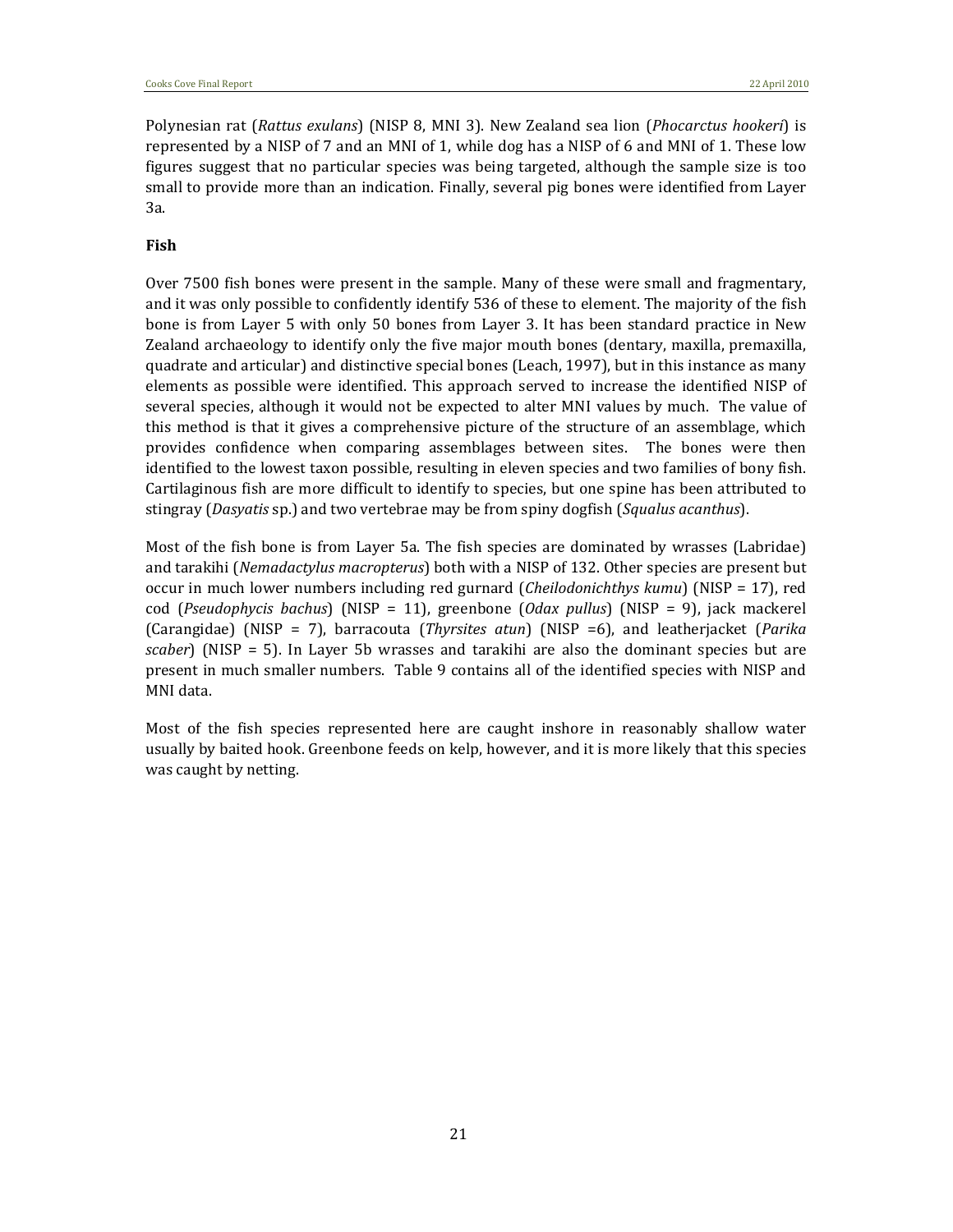|                    |                          | Layer 3     |                | Layer 5a       |                          | Layer 5b                 |            |
|--------------------|--------------------------|-------------|----------------|----------------|--------------------------|--------------------------|------------|
| Taxon              |                          | <b>NISP</b> | <b>MNI</b>     | <b>NISP</b>    | <b>MNI</b>               | <b>NISP</b>              | <b>MNI</b> |
| Barracouta         | Thyrsites atun           |             | $\blacksquare$ | 6              | 1                        | 1                        | 1          |
| Blue cod           | Parapercis colias        |             |                | 2              | 1                        |                          |            |
| <b>Blue Moki</b>   | Latridopsis ciliaris     |             |                | $\overline{2}$ | 1                        | 4                        | 1          |
| Jack Mackerel      | Carangidae               |             |                | 7              | 2                        | 3                        | 1          |
| Cf Blue moki       |                          |             |                |                |                          | 1                        | 1          |
| Cf Carangidae      |                          |             |                | 4              | 1                        | 1                        |            |
| Cf Kahawai         | Arripis trutta           |             |                | ٠              | $\blacksquare$           | 3                        | 1          |
| Cf Labridae        |                          |             |                | 1              | 1                        | $\overline{\phantom{0}}$ |            |
| Cf Red Gurnard     | Cheilidonichthys kumu    |             |                |                |                          | $\mathbf{1}$             | 1          |
| Cf Sea Perch       | Serranidae               |             |                | ٠              | $\overline{\phantom{0}}$ | 1                        | 1          |
| Cf Snapper         |                          |             |                | 1              | ٠                        | ۰                        |            |
| Cf Stingray        | Dasayatis sp.            |             |                |                | $\overline{\phantom{0}}$ | $\mathbf{1}$             | 1          |
| Cf Tarakihi        | Nemadactylus macropterus |             |                | 11             | 4                        | $\overline{4}$           | 1          |
| Conger Eel         | Conger verreauxi         |             |                | 1              | 1                        |                          |            |
| Shark/ray          | Elasmobranchii           | 3           |                | 15             | ä,                       | 6                        |            |
| Greenbone          | Odax pullus              |             |                | 9              | 3                        | $\overline{2}$           | 2          |
| Wrasses            | Labridae                 |             |                | 132            | 26                       | 35                       | 3          |
| Leatherjacket      | Parika scaber            |             |                | 5              | 2                        | 4                        | 2          |
| Red Cod            | Pseudophycis bachus      |             |                | 11             | 3                        | 2                        | 1          |
| <b>Red Gurnard</b> |                          | 1           | $\mathbf{1}$   | 17             | $\overline{4}$           | 2                        | 2          |
| Sea Perch          |                          |             |                | 1              | $\mathbf{1}$             | 2                        | 1          |
| Snapper            |                          | 2           | $\mathbf{1}$   | $\mathbf{1}$   | ä,                       | $\mathbf{1}$             | 1          |
| Spiny Dogfish      | Squalus acanthus         |             |                |                |                          | 2                        |            |
| Tarakihi           |                          | 5           | $\mathbf{1}$   | 132            | 17                       | 10                       | 3          |
| Unidentified       |                          | 39          |                | 5516           |                          | 1459                     |            |
| Total              |                          | 50          | 3              | 5874           | 68                       | 1573                     | 24         |

Table 9. NISP and MNI of fish taxa from Layer 3 and Layer 5.

#### **Reptile**

Two left dentaries of tuatara (*Sphenodon punctatus*) were recovered from Layer 5b.

#### *Material Culture*

#### **Fish hooks**

Fish hooks were the most common artefacts found during the excavations at Cooks Cove. They included seven one‐piece examples, plus a tab fragment of an unfinished one‐piece hook (Figure 12:a‐g, k) minnow‐lure point of bone (Figure 12: h), and two points from two‐piece composite fish hooks (Figure 12:i-j, l), again with what appears to be an unfinished perform (Table 10). The numbers found are too small for meaningful statistical analysis; however, even this small collection can be used to draw some inferences, both about the site and about its place in the wider context of New Zealand prehistory. Although Cooks Cove is a North Island site, all of the fish hooks can be typed using Hjarno's (1967) classification of fish hooks from southern New Zealand. This uses a combination of morphological and, to a lesser extent, functional attributes to classify fish hooks into three broad categories: one-piece (Type D), two-piece (Type C), and lure hook points (Types A, B). These are further subdivided according to presence or absence of notches or serrations, the location of any barbs present, and the general shape of the hook. The numbers of each type found and their provenance within the site are as follows: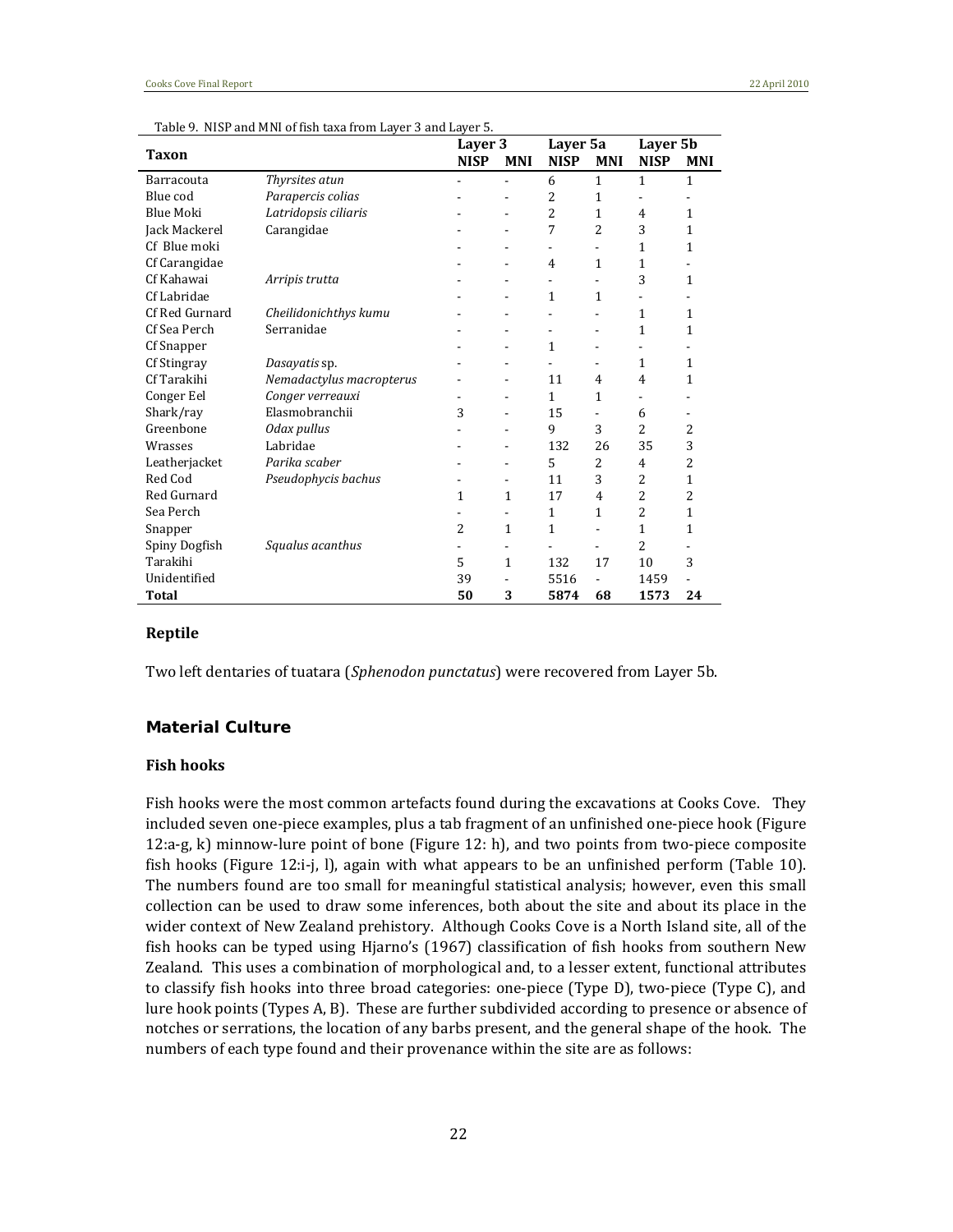| <b>Provenance</b>   | Type             | <b>Material</b> | Figure 12 reference |
|---------------------|------------------|-----------------|---------------------|
| $011-S-5-iv$        | D <sub>1</sub>   | Moa bone        | a                   |
| $011 - B - 5 - ii$  | D <sub>1</sub>   | Moa bone        | b                   |
| $011 - T - 5 - iv$  | D1               | Moa bone        | C                   |
| $012 - 0 - 5 -$ iii | D1               | Moa bone        | d                   |
| $011 - A - 5 - ii$  | D1               | Moa bone        | e                   |
| $012 - D - 5 - iv$  | D1               | Shell           |                     |
| $011-P-5-ii$        | D1               | Shell           | g                   |
| $011 - 0 - 5 - i$   | B1               | Bone            | h                   |
| $011 - G - 3 - ii$  | C <sub>3</sub> b | Moa bone        |                     |
| $011-G-3-ii$        | C <sub>3</sub> b | Moa bone        |                     |
| $011-S-5-iv$        | D1               | Moa bone        | k                   |
| $011-G-3-ii$        | Type C preform?  | Bone            |                     |

Table 10. Fish hooks recovered from Cooks Cove.

*Twopiece barbed composite bait hook points*: Two examples were found, both of which appear to be made of moa bone. One is a Hjarno Type C3a (two-piece point with inner barb) and one is a Type C3b (two‐piece point with external barb). Both were found in Layer 3a.

*Onepiece fish hooks*: A total of eight fragments of one‐piece fish hooks were found in the site, counting the preform. Six were made of bone - probably moa bone - and two were of shell (*Cookia sulcata*). Although no complete examples were found, all appear to be Hjarno Type D1. All were found in Layer 5.



Figure 12. Fish hooks from Cooks Cove (a‐e: 1‐piece fish hooks, bone; f,g: 1‐piece fish hooks, shell; h: minnow‐lure point; i,j: composite 2-piece fish hook points, bone; k: i-piece fish hook preform, bone; l: possible preform of composite 2‐piece fish hook point.

*Minnow lure points*: One example of this type was found, a Hjarno Type B1 (barbless, with very curved point and one or two perforations at base), in Layer 5, the lowest cultural layer.

Although there are no absolute dates for the hooks, the relative sequence is consistent with earlier models. The moa bone one‐piece fishhooks from Layer 5 are in forms that Golson (1959) placed within his Archaic Phase assemblage, while those from Layer 3 are recognised as belonging to, or at least having grown "tremendously" in popularity during, his Classic Phase (Golson, 1959: 62). The composite bait hooks are likely to be intrusive in Layer 3, which also contained historic material, but the fact that these were found in a separate context from the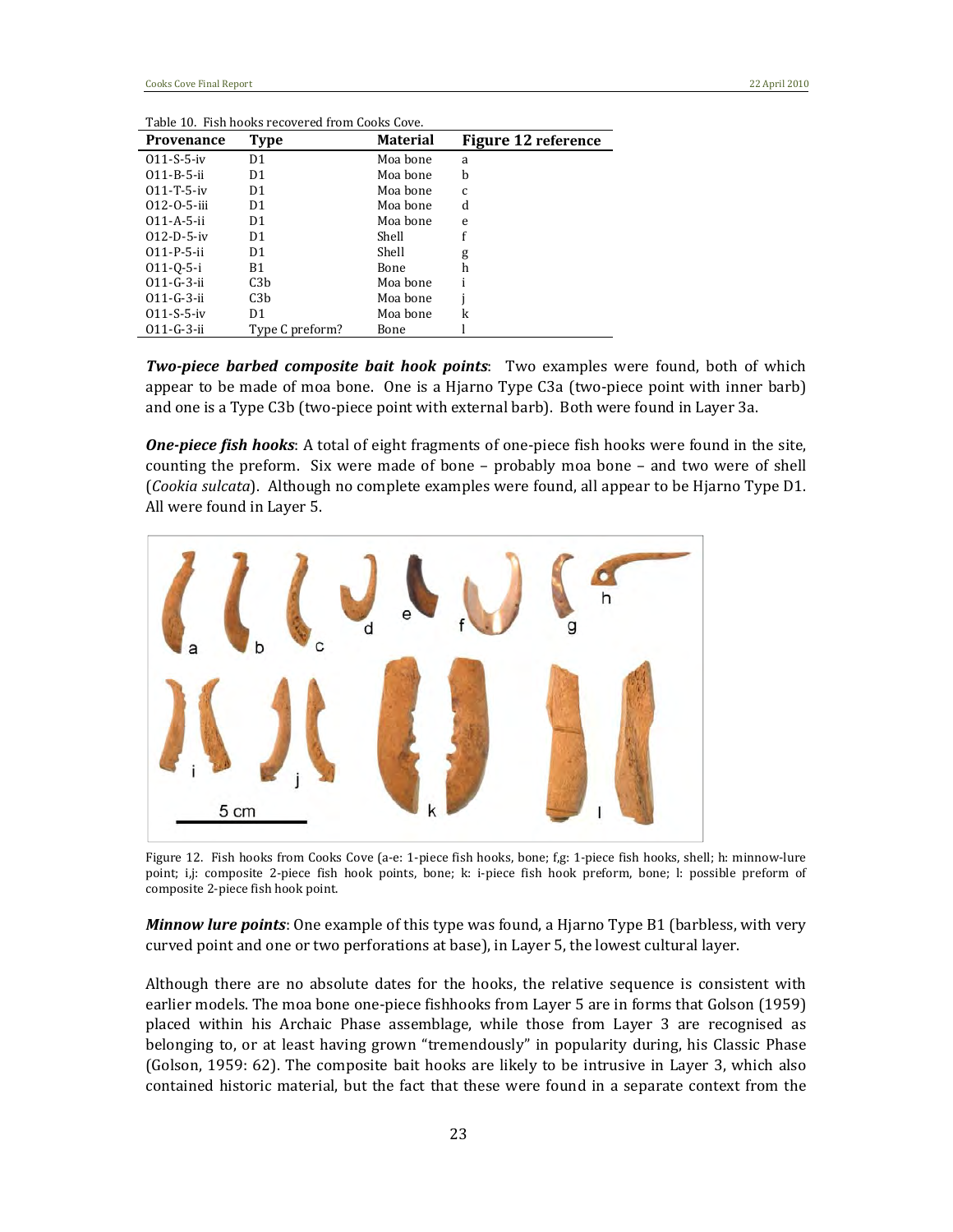other fish hooks, all of which were of types firmly ascribed to Golson's Archaic, suggests that there was some passage of time before they were developed.

The fish hooks are currently held by Tairawhiti Museum in Gisborne.

#### **Stone tools**

In addition to the flake material found at the site (below) ten stone artefacts were found, all in Layer 5 (Figure 13). Included were three retouched flakes, two of chert and one of obsidian (see Figure 13: a-c); two oval cobbles (see Figure 13: d-e) and four files or abraders (see Figure 13: fi). The obsidian is green in transmitted light, suggesting a Mayor Island source. The sources of the chert are unknown. The size of the three flake tools makes butchery of large animals such as moa or sea mammals a likely function. The oval sandstone cobbles appear to have been selected – and possibly shaped – for a specific purpose. Their function is not known, although they may have been used as line or net sinkers of some sort. The four files, also of sandstone, are of types often found in association with fish hook manufacturing evidence, for example at Wairau Bar (Duff, 1950). Their presence at Cooks Cove is consistent with the evidence for manufacturing fish hooks described in the fish hook discussion, above.



Figure 13. Stone artefacts from Cooks Cove (a. retouched flake, grey-green chert with brown cortex, 011-S-5-v; b. retouched flake, greenish obsidian, O11‐N‐5‐v; c. retouched flake, grey chert, O12‐I‐5‐iii; d. oval cobble, sandstone, O11‐E‐5‐iii; e. oval cobble, sandstone, O11‐E‐5‐ii; f. file, sandstone, O11‐J‐5‐iv; g. file, sandstone, O11‐S‐5‐ii; h. file, sandstone, O11-S-5-iv; i. file, sandstone, O11-E-5-iv).

#### **Flake material**

A total of 137 flakes of obsidian and chert were recovered from three stratigraphic units (Layers 3, 5a and 5b) (Table 11). All the obsidian had an olive‐green colouring in transmitted light which is usually taken to indicate an origin on Mayor Island in the Bay of Plenty (Moore n.d.). So far, there has been only limited success in assigning archaeological chert specimens to geological source in New Zealand, and the origin of the Cooks Cove specimens is uncertain. Obsidian was only found in Layer 5, and its absence in Layer 3 is unusual and assumed to be a sample size issue, given that Mayor Island obsidian was in widespread use throughout this part of the North Island in late prehistory (Seelenfreund‐Hirsch 1985; Walter *et al*. 2010).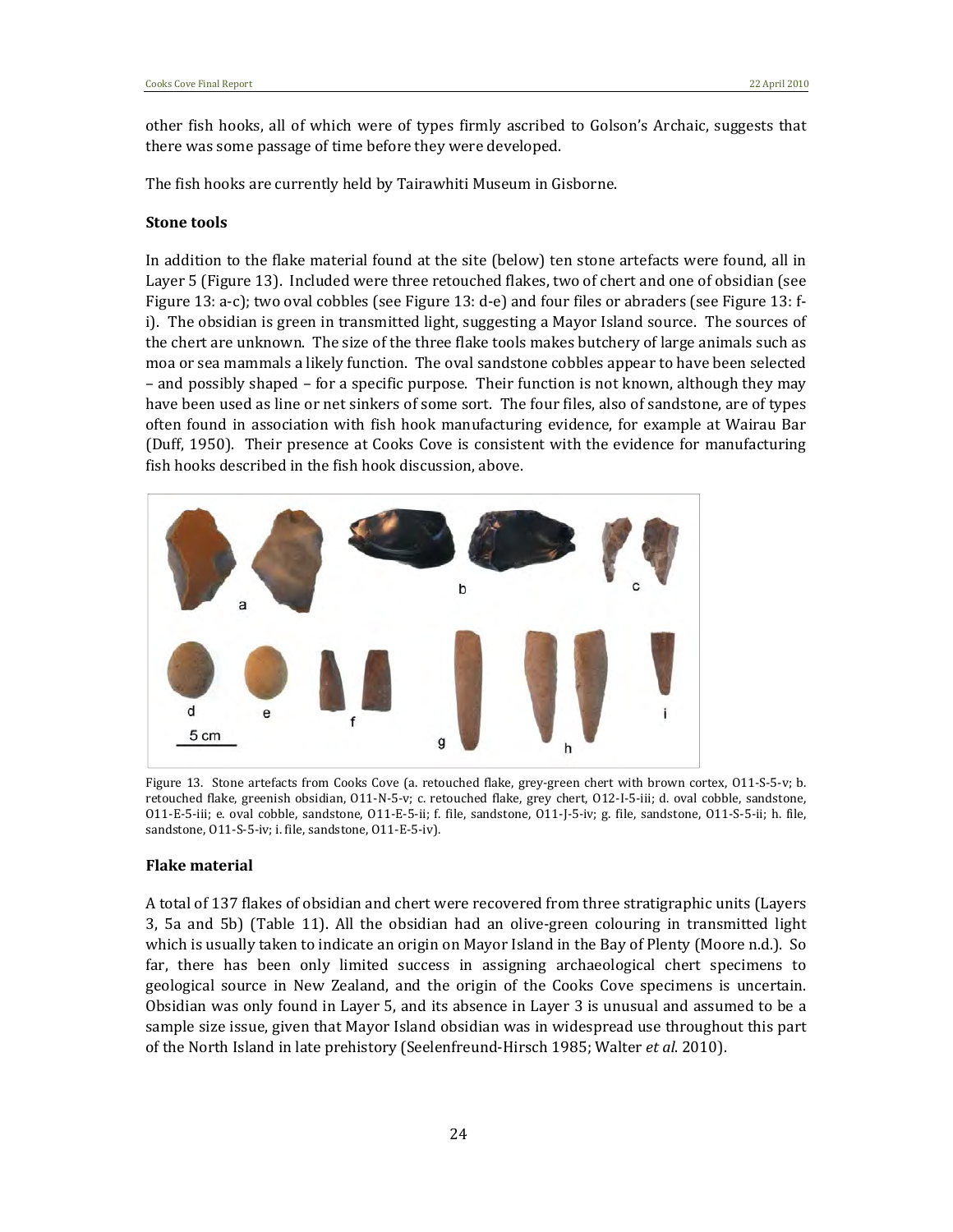Table 11. Quantity of flaked stone artefacts recovered from Layer 3 and Layer 5.

|       | Material |          |           |
|-------|----------|----------|-----------|
| Layer | Chert    | Obsidian | Sub-total |
| 3     | 12       |          | 12        |
| 5a    | 49       | 38       | 87        |
| 5b    | 16       | 22       | 38        |
| Total | 77       | 60       | 137       |

The artefacts were sorted into primary artefact classes using a method based on Andrefsky (1998) that focuses on two variables, artefact type and condition of the edge. These two variables generate a total of six potential classes that relate to simple aspects of artefact function (Table 12).

| Variable          | <b>Attribute</b> | <b>Definition</b>                                                                                                                                                                                                                               |  |
|-------------------|------------------|-------------------------------------------------------------------------------------------------------------------------------------------------------------------------------------------------------------------------------------------------|--|
|                   | Core             | Object has been used as a source of flakes. It contains multiple flake scars as<br>evidence of flake removal.                                                                                                                                   |  |
| Artefact type     | Flake            | Artefact was generated deliberately as the result of a single flaking event.<br>Artefact contains striking platform and bulb of percussion. If the object is<br>broken it may contain only part of these features.                              |  |
|                   | Debitage         | Waste or by-product material generated during a flaking event. Debitage<br>does not contain a bulb of percussion or striking platform, although some<br>pieces may contain traces of these features as a result of an earlier flaking<br>event. |  |
| Edge<br>Condition | Worked           | Object contains micro-scarring as a result of either deliberate edge<br>modification or use wear.                                                                                                                                               |  |
|                   | Unworked         | No evidence or micro-scarring that would indicated that the object has been<br>used                                                                                                                                                             |  |

Table 12. Variables and attributes used to sort the flaked stone.

Table 13. Flaked stone tool assemblage showing number of tools with evidence of use across the three main tool classes.

|                 | Artefact type   |      |          |       |
|-----------------|-----------------|------|----------|-------|
| <b>Material</b> | Edge            | Core | Debitage | Flake |
| Chert           | <b>Unworked</b> | 3    | 47       | 23    |
|                 | Worked          |      | 2        |       |
| Obsidian        | <b>Unworked</b> | 1    | 21       | 30    |
|                 | Worked          |      |          | 8     |
| Total           |                 | 5    | 70       | 62    |

As Table 13 shows, only 3 per of the chert artefacts and 6 per cent of the obsidian artefacts showed any evidence of having been used. This is an unusually low ratio. For example at the late prehistoric pa site of Omaio located in the Eastern bay of Plenty an identical analysis was carried out on the flaked obsidian from a similar sized assemblage (n=220) (Walter *et al*. n.d.). At Omaio 25 per cent of the material was recorded as displaying wear marks indicating use as tools. A possible explanation for the difference is that at Cooks Cove the assemblage may have largely derived from areas where obsidian was being flaked for tool production, rather than from places where the obsidian tools were being actually used.

The dimensions of the flakes (length, width, thickness and weight) were measured using standard methods outlined in Andrefsky (1998:97-100, Appendix 2). No significant difference was noted in the size of chert flakes (as measured by length and weight) between Layers 5 and 2 such as might be expected if there was any change in access to sources between the early and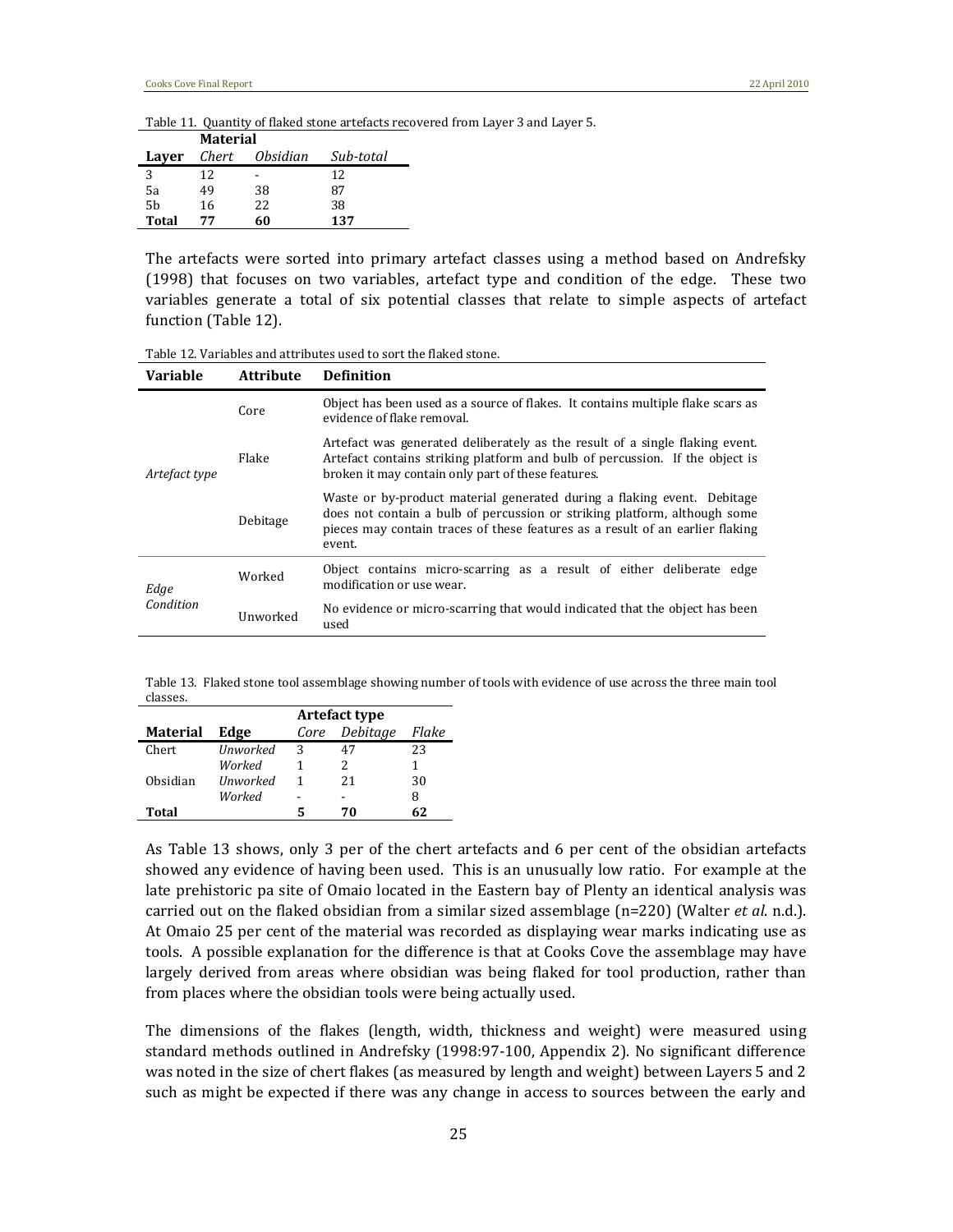later periods (length,  $t = -0.28$ ,  $p = 0.781$ ,  $df = 22$ , weight,  $t = -0.26$ ,  $p = 0.795$ ,  $DF = 22$ ). There is, however, a marked decline in the length of obsidian flakes between Layers 5b and 5a, which might signal either differences in access through time or changes in the function of the tools (t=  $-2.67$ ,  $p= 0.011$ ,  $df = 36$ . Unfortunately, the sample size is too small to draw any larger conclusions.

#### **7. DISCUSSION**

Cooks Cove is a rare example of a site with a discernable stratigraphy that spans the full duration of the New Zealand prehistoric sequence. The investigations at Cooks Cove were designed to take advantage of this to look at questions of change in material culture, subsistence and local use of the environment.

#### *The Cooks Cove sequence*

The first settlement of New Zealand occurred around the mid- to late-thirteenth century AD with the arrival of one or more voyaging canoes from tropical East Polynesia. These canoes bore colonists who possessed a material culture developed in the island homelands and a tropically adapted subsistence economy and lifestyle. Not much more than a century and a half after first landfall, major changes are visible in the New Zealand archaeological record, which herald the emergence of new patterns of life. These changes include the extinction of moa (Holdaway and Jacomb 2000), the abandonment of vast areas of the South Island (Jacomb *et al*. n.d.), loss of certain artefact forms and the adoption of others (Davidson 1984), the contraction of exchange networks (Walter *et al*. 2010) and first construction of fortified villages (Davidson 1984; Schmidt 1996). Sites like Cooks Cove which, as well as spanning the whole of the prehistoric period, also include multiple horizons within the first few centuries of settlement in New Zealand, provide important information about what happened during this 'colonisation' phase.

The stratigraphic position of the fish hooks is consistent with expectations based on existing models for the developmental sequence of fishing technology in prehistoric New Zealand (e.g., Golson 1959; Hjarno 1967). These see one-piece fish hooks and minnow lure points, of the varieties described here, as being typically early. Golson includes both types in his Archaic Phase, for example, and they are the overwhelmingly predominant fish hook types found at Wairau Bar (Duff 1950). The radiocarbon dates for Layer 5 place it firmly in the early part of the New Zealand sequence.

Similarly, these models see composite two-piece fish hooks as being a later development, and the most common types found in sites of the late prehistoric (Golson's "Classic Phase"). Although it was not possible to obtain suitable material with which to date Layer 3, the source of the two two‐piece points at Cooks Cove, it did not yield any early type hooks. The two that were found were typologically late. However, both were made of moa bone - a material that would have been relatively scarce within a century or so of the mid‐fifteenth century extinction of the moa (Holdaway and Jacomb 2000).

The first inhabitants of Cooks Cove utilised a broad range of faunal resources, including moa, seal, dog, tuatara, marine and forest birds, and a variety of fish and shellfish. Most of the large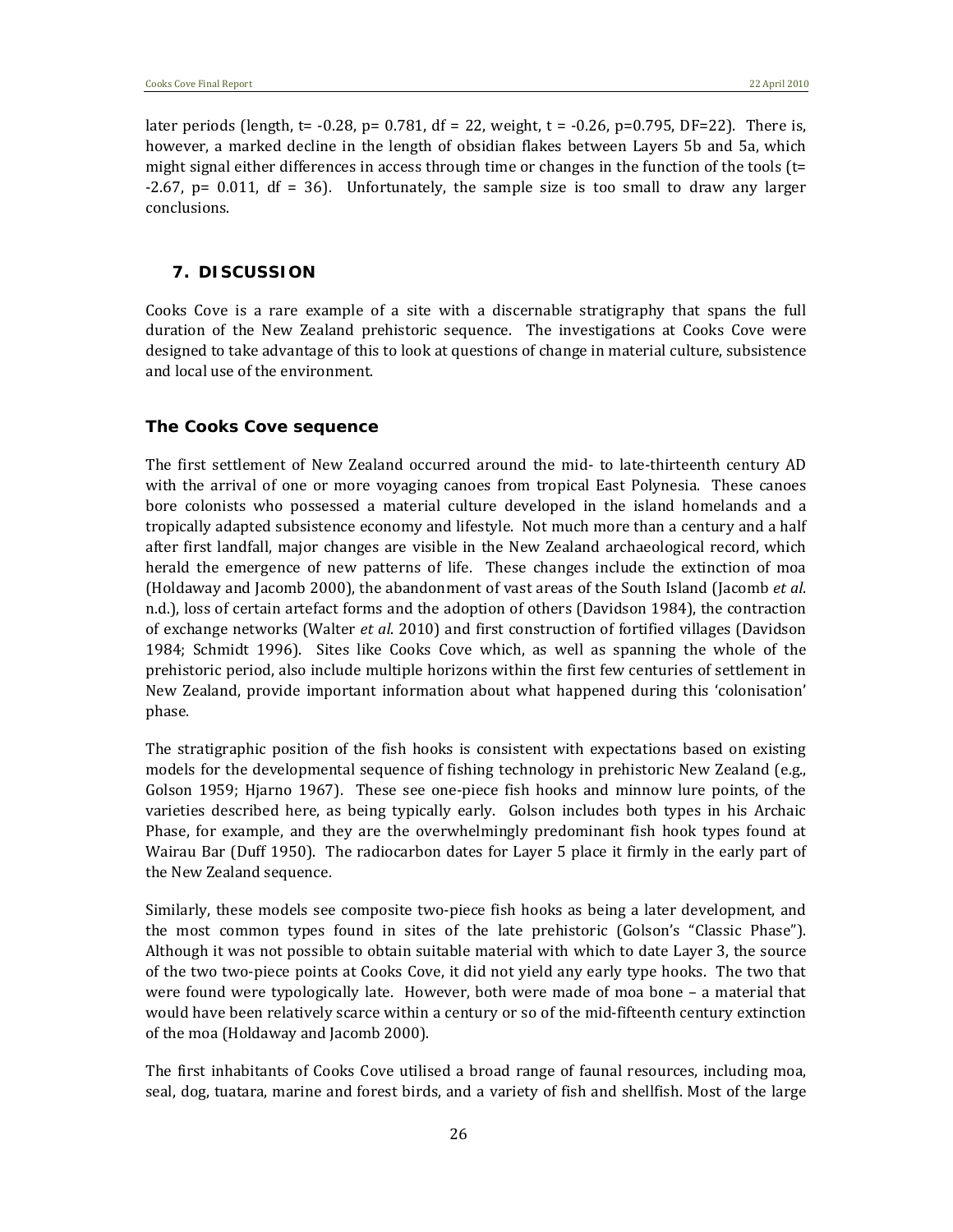faunal resources seem to have been locally extirpated very quickly, with a resulting shift to a diet more dependent on the local marine resources probably in association with horticultural crops. The loss of forest bird species would probably have occurred quickly through a combination of human and rat predation and forest clearance. This rapid loss of the megafauna, and resulting shift from broad‐spectrum resource exploitation to a more targeted utilisation of marine resources, is well documented in other sites of the early period (Anderson 1983; Anderson *et al*. 1996; Jacomb *et al*. 2010; Smith 2005). The limited faunal information from the later settlement of the Cove means that inferences about subsistence practices are limited. The Layer 3 material contained a mix of crushed shell, a small amount of fish, bird and mammal bone, a fragment of moa, and pig and chicken which are both clearly historical in origin.

#### **8. CONCLUSION**

Cooks Cove one of very few examples of a deeply stratified archaeological site spanning the duration of the New Zealand sequence. In addition to its archaeological significance, the site has played a major role in defining the Holocene stratigraphic record through the work of Harold Wellman (1962). Wellman's work was innovative in that his interpretations were drawn from a consideration of both cultural and natural strata. One of the objectives of the recent excavations was to revisit the Wellman sequence in light of contemporary models of prehistory. For example, Wellman had his "upper occupation" sandwiched between Loisels pumice below, and what was tentatively identified as Kaharoa ash above. Kaharoa ash is now well dated to AD 1314 ± 12 (Hogg *et al*. 2003), but it is still debated as to whether any *in situ* cultural deposits are securely sealed by this ash. We were unable to locate any evidence for the Kaharoa ash in the Cooks Cove section, nor could we clearly identify a Loisels-pumice horizon and certainly no lumps "up to 2 inches" in size (Wellman 1962:46). Wellman recorded two discrete cultural events, which are equivalent to our Layers 3 and 5. At the time of Wellman's visit, his "upper occupation" (here Layer 3) extended the full length of his 230 m profile, while it is now only visible for a third of that distance. Similarly, his "lower occupation" (here Layer 5) extended for about 130 m, but is also only exposed for a third of that distance today. It is interesting to note that Wellman did not describe Layer 4, the erosion event, which is visible in the modern beach profile. This indicates that the slump did not extend as far as the 1958 beach line. It also highlights the fact that the beach front is actively eroding, and that the section Wellman observed and profiled is long gone.

It was our intention that the work at Cooks Cove contribute to a wider research programme that seeks to address problems in New Zealand culture change stemming from recent revisions in the general culture history sequence. This refers to the "short chronology" model that has developed over the last 15 years as a result of refinements to radiocarbon dating (Anderson 1991; Higham *et al*. 1999; Higham and Jones 2004). The most radical implication of this revision is that a distinctly Maori way of life must have emerged not after 600 years of gradual adaptation, as classic models imply, but as a rapid cultural transformation within a century or so of landfall. Ironically, the shortened sequence highlights the limits of radiocarbon dating in New Zealand. Current methods simply cannot resolve change at the resolution required, especially given New Zealand's position in a particularly "wiggly" portion of the radiocarbon curve. One way to address the problem of setting out models of change in the context of a shortened sequence is to turn to relative dating methods. Sites with rare stratigraphic sequences (i.e., those that span the transition from first settlement to classic Maori society), such as Cooks Cove,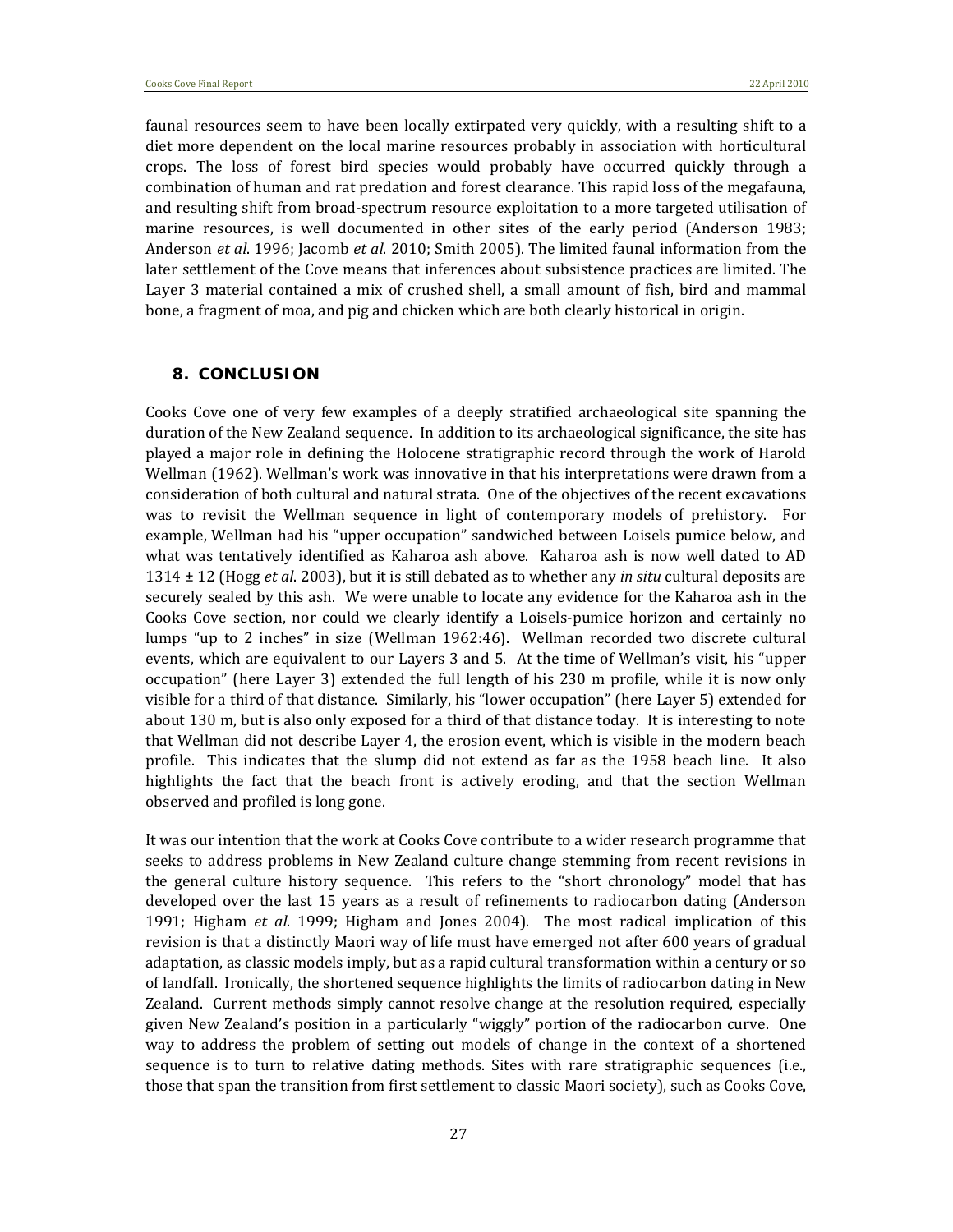offer opportunities for developing and testing such methods. While the 2007 sample was small, the results illustrate the value of reinvesting in material culture studies and applying relative dating approaches to studies of New Zealand chronology.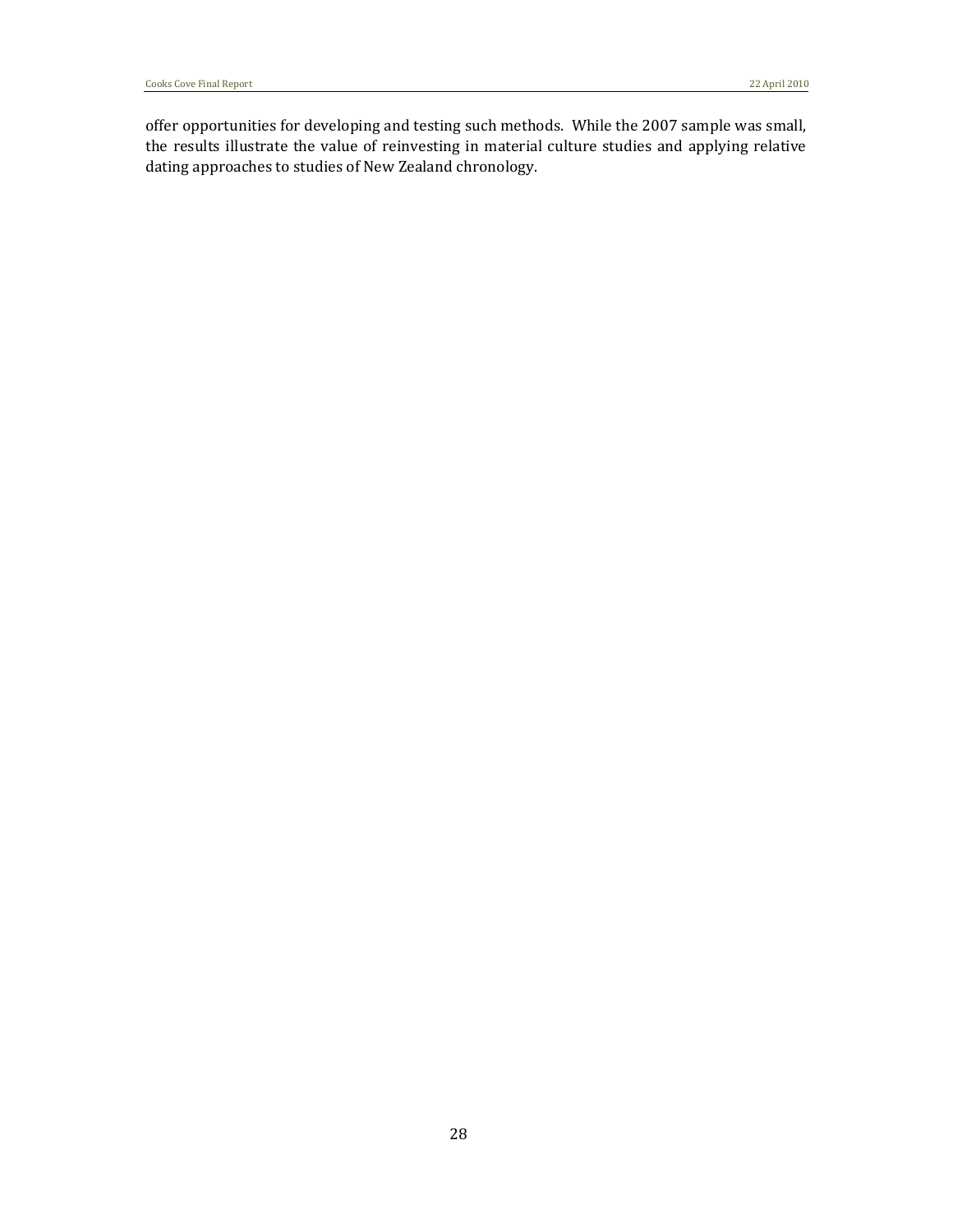#### **REFERENCES**

- Anderson, A. 1983. Faunal depletion and subsistence change in the early prehistory of southern New Zealand. *Archaeology in Oceania*, 18(1):1‐10.
- Anderson, A. 1991. The chronology of colonization in New Zealand. *Antiquity,* 65:767‐795.
- Anderson, A., B. Allingham, and I.W.G. Smith, editors. 1996. *Shag River Mouth: The Archaeology of an Early Southern Maori Village*. Canberra: ANH Publications.
- Andrefsky, W. 1998. *Lithics : macroscopic approaches to analysis*. New York: Cambridge University Press.
- Bronk Ramsey, C. 2009. Bayesian analysis of radiocarbon dates. *Radiocarbon,* 5(1):337‐360.
- Crowe, A. 1999. *Which seashell? : a simple guide to the identification of New Zealand seashells*. Auckland: Penguin.
- Davidson, J.M. 1984. *The Prehistory of New Zealand*. Auckland: Longman Paul.
- Duff, R. 1950. *The Moa Hunter Period of Maori Culture*. Wellington: Department of Internal Affairs.
- Furey, L. 2002. *Houhora: A fourteenth century Maori village in Northland*. Prickett, N., editor. Bulletin of the Auckland Museum 19. Auckland: Auckland Museum.
- Furey, L., F. Petchey, B. Sewell, and R. Green. 2008. New observations on the stratigraphy and radiocarbon dates at the Cross Creek site, Opito, Coromandel Peninsula. *Archaeology in New Zealand,* 51(1):46‐64.
- Golson, J. 1959. Culture change in prehistoric New Zealand. In: Freeman, J.D., and Geddes, W.R., eds. *Anthropology in the South Seas*. New Plymouth: Avery, Pp 29‐74.
- Grayson, D.K. 1984. *Quantitative zooarchaeology : topics in the analysis of archaeological faunas*. Orlando: Academic Press.
- Harris, E.C. 1989. *Principles of Archaeological Stratigraphy*. New York: Academic Press.
- Higham, T., A. Anderson, and C. Jacomb. 1999. Dating the first New Zealanders: the chronology of Wairau Bar. *Antiquity,* 73(280):420‐427.
- Higham, T.F.G., and M. Jones. 2004. Chronology and settlement. In: Furey, L., and Holdaway, S., eds. *Change Through Time 50 Years of New Zealand Archaeology*. Auckland: NZAA Monograph 26, Pp 215‐234.
- Hjarno, J. 1967. Maori Fish‐hooks in Southern New Zealand. *Records of the Otago Museum, Anthropology,* 3.
- Hogg, A.G., T.F.G. Higham, D.J. Lowe, J.G. Palmer, P.J. Reimer, and R.M. Newnham. 2003. A wiggle‐ match date for Polynesian settlement of New Zealand. *Antiquity,* 77(295):116‐125.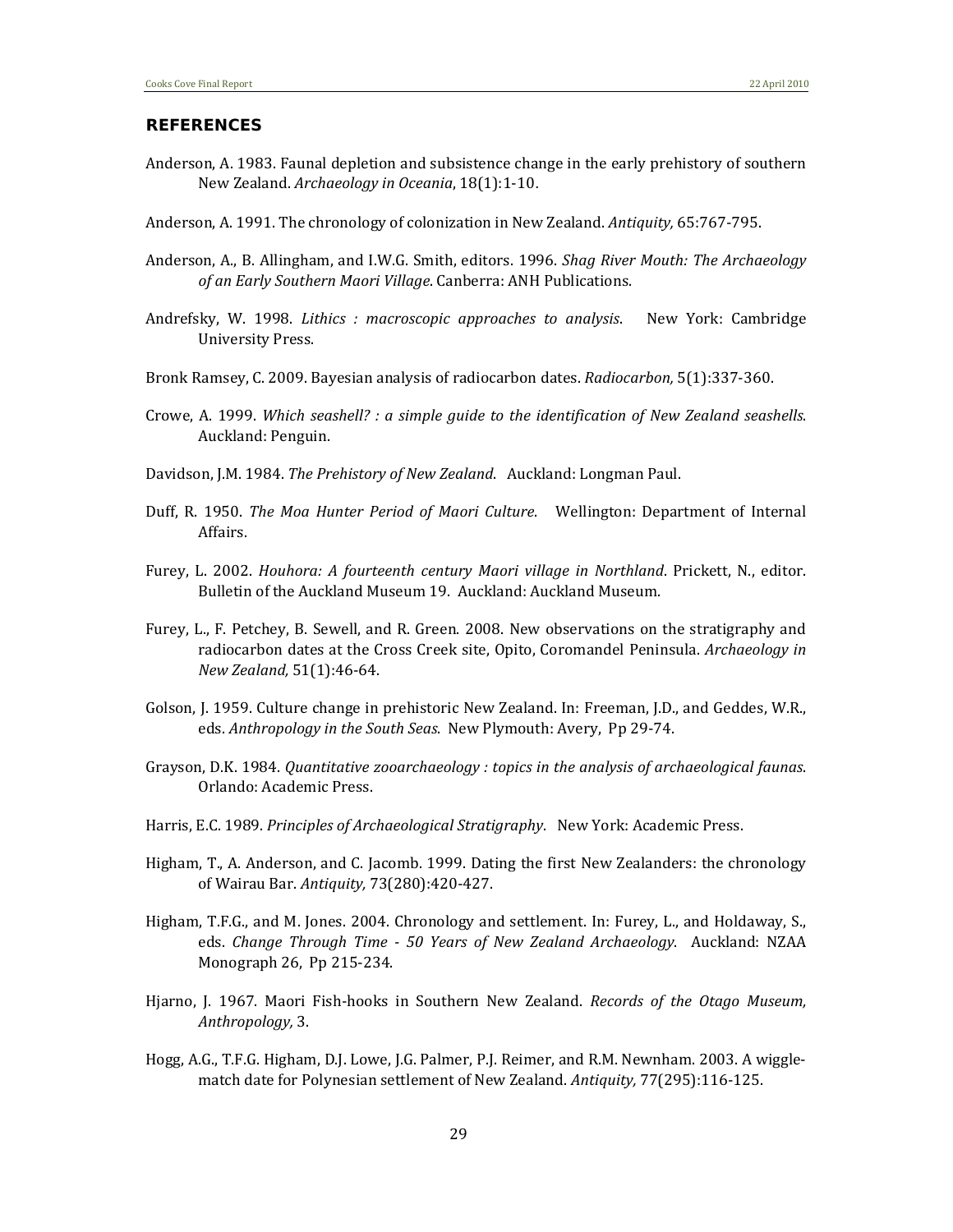- Holdaway, R., and C. Jacomb. 2000. Rapid extinction of the moas (Aves: Dinornithiformes): Model, test and implications. *Science,* 287:2250‐2254.
- Horrocks, M. 2004. Polynesian plant subsistence in prehistoric New Zealand: a summary of the microfossil evidence. *New Zealand Journal of Botany,* 42:321‐334.
- Horrocks, M. 2008. Plant microfossil analysis of samples from Cooks Cove, East Coast. Unpublished report, Auckland: Microfossil Research.
- Horrocks, M., I.W.G. Smith, S.L. Nichol, P.A. Shane, and G. Jackman. 2008a. Field survey, sedimentology and plant microfossil analysis of sediment cores from possible cultivation sites at Tolaga Bay, eastern North Island, New Zealand. *Journal of the Royal Society of New Zealand,* 38(3):131‐147.
- Horrocks, M., I.W.G. Smith, S.L. Nichol, and R. Wallace. 2008b. Sediment, soil and plant microfossil analysis of Maori gardens at Anaura Bay, eastern North Island, New Zealand: comparison with descriptions made in 1769 by Captain Cook's expedition. *Journal of Archaeological Science,* 35:2446‐2464.
- Horrocks, M., I.W.G. Smith, R. Walter, S.L. Nichol, and P.A. Shane. n.d. Plant microfossil investigations at Cooks Cove, eastern North Island, New Zealand: reinterpretation of Holocene deposits and evidence of introduced sweet potato (*Ipomoea batatas*) and taro (*Colocasia esculenta*).
- Hughen, K., M. Baillie, E. Bard, A. Bayliss, J. Beck, P. Blackwell, C. Bronk Ramsey, C. Buck, G. Burr, K. Cutler and others. 2004. Marine04 marine radiocarbon age calibration, 0-26 cal kyr BP. *Radiocarbon,* 46(3):1059‐1086.
- Jacomb, C. 2009. Excavations and chronology at the Redcliffs Flat site, Canterbury, New Zealand. *Records of the Canterbury Museum,* 23:15‐30.
- Jacomb, C., B. Tucker, and R. Walter. 2004. Excavations at the Buller River Site (K29/8), January 2004. *Archaeology in New Zealand,* 47(2):118‐136.
- Jacomb, C., R. Walter, and E. Brooks. 2010. Living on Pipi (*Paphies australis*): specialised shellfish harvest in a marginal environment at Karamea, West Coast, New Zealand. *Journal of Pacific Archaeology,* 1(1):36‐52.
- Jacomb, C., R. Walter, and C. Jennings. n.d. A review of the archaeology of Foveaux Strait, New Zealand. *Journal of the Polynesian Society*.
- Jones, K. 1983. An archaeologically defined `hamlet' (N89‐90/222) in inland Tolaga Bay. *New Zealand Archaeological Association Newsletter,* 26:7‐20.
- Jones, K. 1986. Polynesian settlement and horticulture in two river catchments of the eastern North Island, New Zealand. *New Zealand Journal of Archaeology,* 8:5‐32.
- Jones, K. 1988. Horticulture and settlement chronology of the Waipaoa River catchment, east coast, North Island, New Zealand. *New Zealand Journal of Archaeology,* 10:19‐51.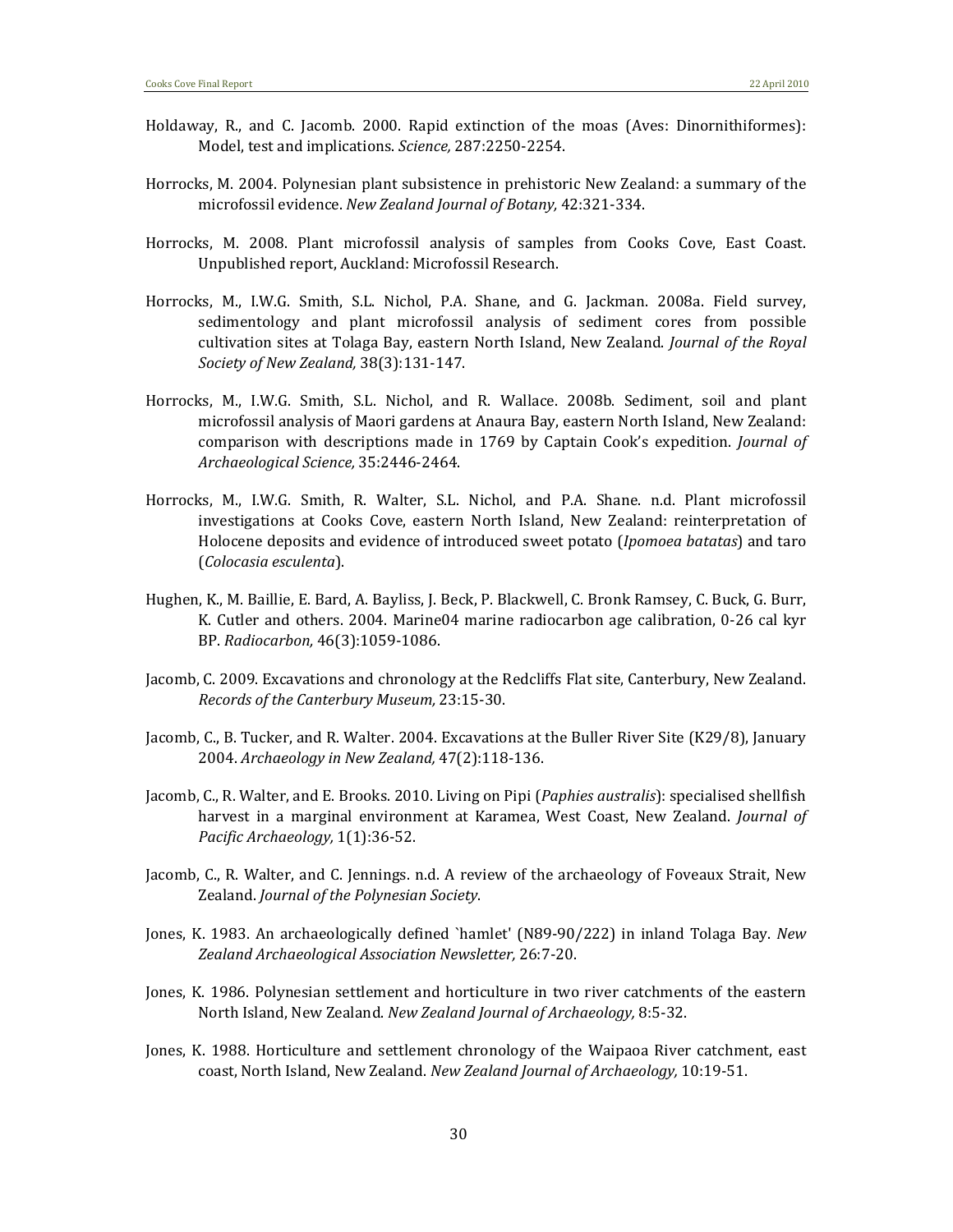- Jones, K. 1989. "In much greater affluence": productivity and welfare in Maori gardening it Anaura Nay, October 1769. *Journal of the Polynesian Society,* 98:49‐79.
- Jones, K.L., and R.G. Law. 1987. Prehistoric population estimates for the Tolaga Bay vicinity, east coast, North Island, New Zealand. *New Zealand Journal of Archaeology,* 9:81‐114.
- Leach, B. F. 1997. *Guide to the Identification of Fish Remains from New Zealand Archaeological Sites.* NZ Journal of Archaeology, Special Publication.
- Loy, T.H., S. Wickler, and M. Spriggs. 1992. Direct evidence for human use of plants 28,000 years ago: starch residues on stone artefacts from the northern Solomon Islands. *Antiquity,* 66(253):898‐912.
- McCormac, F., A. Hogg, P. Blackwell, C. Buck, T. Higham, and P. Reimer. 2004. SHCal04 Southern Hemisphere calibration, 0‐11.0 cal kyr BP. *Radiocarbon,* 46(3):1087‐1092.
- Mildenhall, D.C., and M.L. Byrami. 2004. A redescriptiofn of Podosporites parvus (Cooper) Mildenhall emend. Mildenhall & Byrami from the Early Pleistocene, and late extinction of plant taxa in northern New Zealand. *New Zealand Journal of Botany,* 41:147‐160.
- Moore, P.R. n.d. Physical characteristics of New Zealand obsidians and their uses in archaeological sourcing studies. Unpublished manuscript (1988).
- New Zealand Historic Places Trust. Archaeological Authority 2008/120.
- Oliver, S. 2007. Te Kani‐a‐Takirau ? ‐ 1856. *Dictionary of New Zealand Biography*. URL: http://www.dnzb.govt.nz/.
- Powell, A.W.B. 1946. The shell fish of New Zealand : an illustrated handbook. Christchurch.
- Pullar, W.A., and H.R. Penhale. 1970. Periods of recent infilling of Gisborne Plains Basin associated marker beds and changes in shoreline. *New Zealand Journal of Science,* 13(3):410‐434.
- Reitz, E.J., and E.S. Wing. 2008. *Zooarchaeology*. Cambridge Manuals in Archaeology. Leiden: Cambridge University Press.
- Schmidt, M. 1996. The commencement of pa construction in New Zealand prehistory. *Journal of the Polynesian Society,* 105(4):441‐451.
- Seelenfreund-Hirsch, A. 1985. The exploitation of Mayor Island obsidian in prehistoric New Zealand. Unpublished Thesis, Department of Anthropology, University of Otago, Dunedin.
- Smith, I.W.G. 2005. Retreat and resilience: fur seals and human settlement in New Zealand. In: Monks, G., ed. *The Exploitation and Cultural Importance of Sea Mammals*. Oxford: Oxbow Books, Pp 6‐18.
- Smith, I.W.G., and A. Anderson. 2008. An archaeological sequence for Codfish Island (Whenua Hou), Southland, New Zealand. *New Zealand Journal of Archaeology,* 30:5‐21.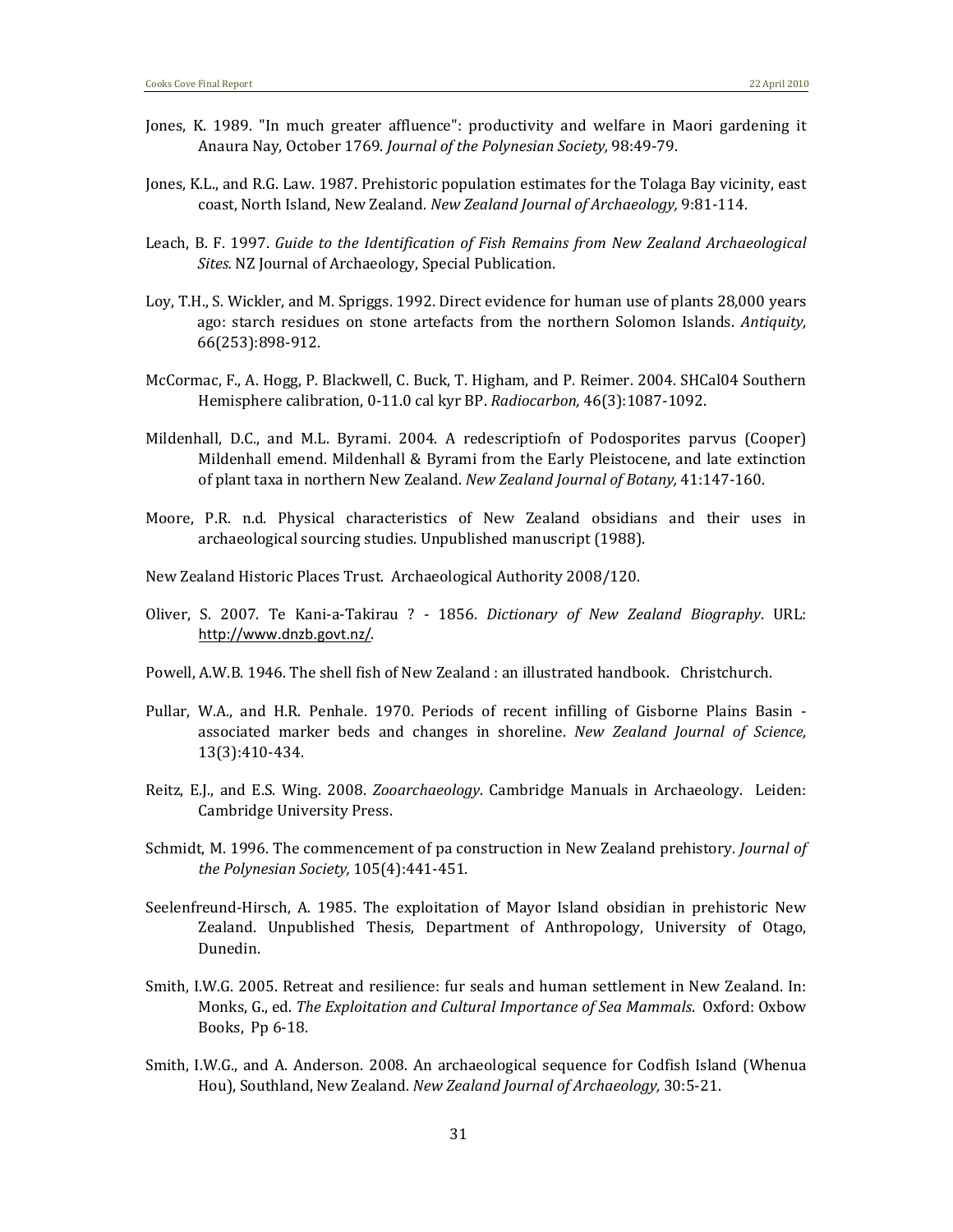- Stuiver, M., and H. Polach. 1977. Discussion: reporting of 14 C data. *Radiocarbon,* 19(3):355‐363.
- Sunell, L.A., and P.L. Healy. 1979. Distribution of calcium oxylate crystals in corms of taro (Colocasia esculenta). *American Journal of Botany,* 66:1029‐1032.
- Sutton, D.G., L. Furey, and Y. Marshall. 2003. *The Archaeology of Pouerua*. Auckland University Press.
- Torrence, R., and H. Barton. 2006. *Ancient Starch Research*. Walnut Creek, California: Left Coast Press.
- Wallace, R. 2008. Charcoal radiocarbon dating sample identification, Site Z17/311, Cooks Cove, Tolaga Bay. Unpublished Charcoal Identification Report (Sep 2008), Auckland: University of Auckland.
- Walter, R., C. Jacomb, and S. Bowron-Muth. 2010. Colonisation, mobility and exchange in New Zealand prehistory. *Antiquity,* In press.
- Walter, R., C. Jacomb, and E. Brooks. n.d. *Archaeological Excavations at Omaio, Eastern Bay of Plenty*. Whakatane and District Historical Society Memoir 11.
- Wellman, H.W. 1962. Holocene of the North Island of New Zealand: a Coastal reconnaissance. *Transactions of the Royal Society of New Zealand,* 1(5):29‐99.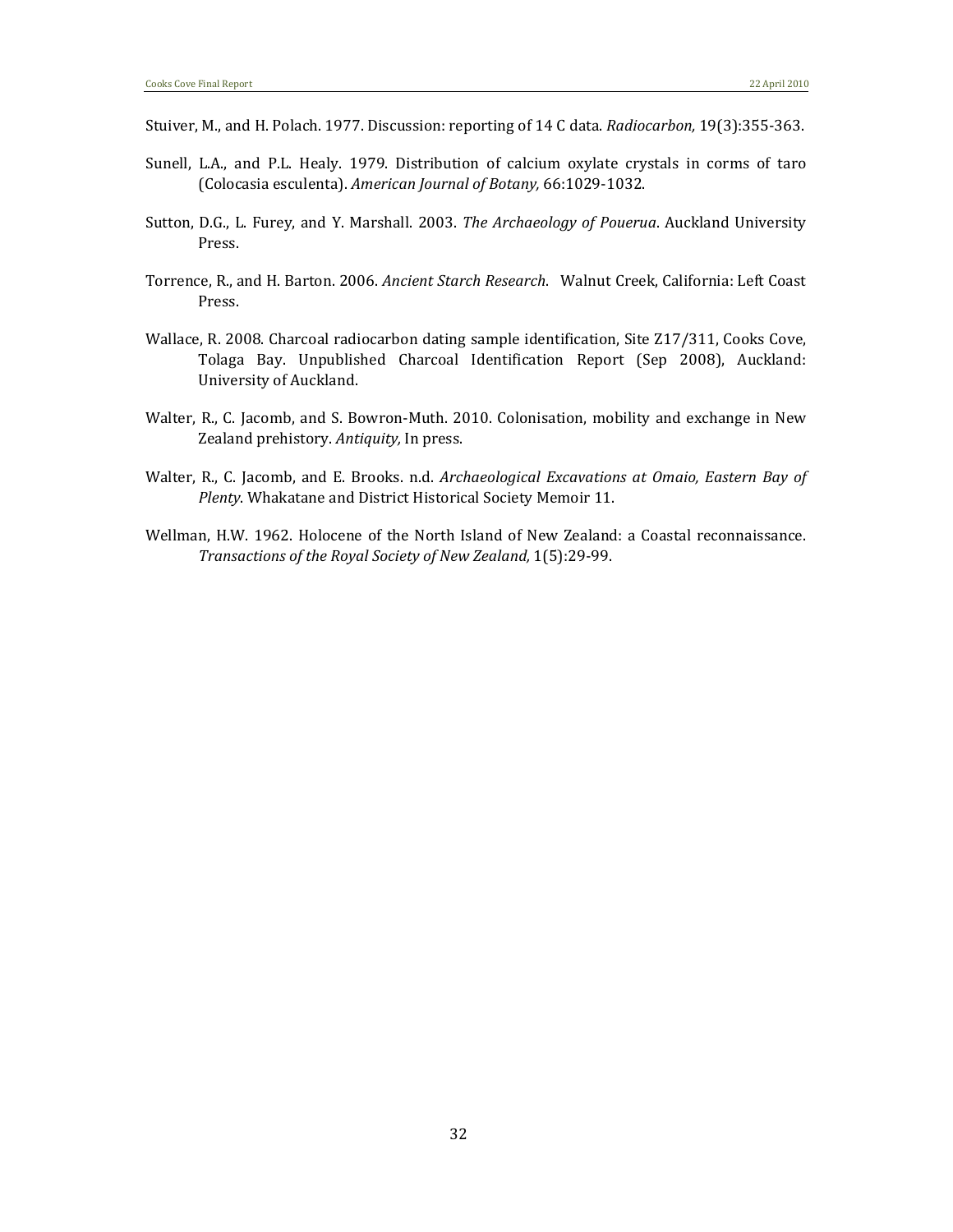### **APPENDIX 1. SOIL PROFILES ALONG THE EAST BEACH TERRACE OF COOKS COVE (NOVEMBER 2007)**

| Point 1.<br>South                   | 5 m            | This is the point at which cultural material is first visible in section.<br>About 80 cm of slumped soil lies directly on the underlying sandstone<br>platform. The base 60 cm of this is a dark, charcoal rich band that is<br>most likely derived from the Layer 3 occupation phase. |
|-------------------------------------|----------------|----------------------------------------------------------------------------------------------------------------------------------------------------------------------------------------------------------------------------------------------------------------------------------------|
| Point 2.<br>South                   | $10 \text{ m}$ | Between about 8 and 12 m south the profile is most similar to the<br>composite profile shown in Wellman (1962 fig. 7) and between 10 m<br>and 18 m the two occupation layers closely match Wellman's<br>description.                                                                   |
| $0 - 3$ cm                          |                | Light grey topsoil.                                                                                                                                                                                                                                                                    |
| $3 - 22$ cm                         |                | Dark grey-brown, charcoal enriched soil with shell fragments and<br>occasional whole shells [Layer 3].                                                                                                                                                                                 |
| 22 – 85 cm                          |                | Fine, light brown ashy soil with shell fragments. This is finer, lighter in<br>colour and contains fewer charcoal fragments but is probably<br>equivalent to Layer 4 in the type profile.                                                                                              |
| $85 - 118$ cm                       |                | Fine, dark grey soil with fragments of shell, charcoal. [Layer 5].                                                                                                                                                                                                                     |
| $118 - 125$ cm                      |                | Fine light grey ashy sand.                                                                                                                                                                                                                                                             |
| $125 - 150$ cm                      |                | Sandstone cobbles mixed with shelly sand.                                                                                                                                                                                                                                              |
| Point 3.<br>$15 \text{ m}$<br>South |                | Here the upper cultural band [Layer 3] is much lighter in colour.                                                                                                                                                                                                                      |
| $0 - 20$ cm                         |                | Light grey topsoil with some pockets of yellow-brown clayey soil.                                                                                                                                                                                                                      |
| $20 - 45$ cm                        |                | Grey soil with shell inclusions [Layer 3].                                                                                                                                                                                                                                             |
| $45 - 90$ cm                        |                | Fine, light brown ashy soil with shell fragments. [Layer 4].                                                                                                                                                                                                                           |
| $90 - 110$ cm                       |                | Fine, dark grey soil with fragments of shell, charcoal. [Layer 5].                                                                                                                                                                                                                     |
| $110 - 118$ cm                      |                | Fine light grey ashy sand.                                                                                                                                                                                                                                                             |
| 118 cm                              |                | Section ends on a sandstone cobble beach.                                                                                                                                                                                                                                              |
| Point 4.<br>$20 \text{ m}$<br>South |                |                                                                                                                                                                                                                                                                                        |
| $0 - 5$ cm                          |                | Yellow-brown clayey silt, Cyclone Bola deposit.                                                                                                                                                                                                                                        |
| $5 - 25$ cm                         |                | Brown soil with some shell inclusions [Layer 3].                                                                                                                                                                                                                                       |
| $25 - 30$ cm                        |                | Fine, light grey soil with high density of shell fragments.                                                                                                                                                                                                                            |
| 30 - 95 cm                          |                | Fine, light brown ashy soil with shell fragments. Dark grey from 70 cm<br>[Layer 4].                                                                                                                                                                                                   |
| 95 - 115 cm                         |                | Fine, dark grey soil with fragments of shell, charcoal. [Layer 5].                                                                                                                                                                                                                     |
| $115 - 150$ cm                      |                | Sandstone cobbles mixed with shelly sand.                                                                                                                                                                                                                                              |
| 150 cm                              |                | Section ends on a sandstone cobble beach.                                                                                                                                                                                                                                              |
| Point 5.<br>$25 \text{ m}$<br>South |                |                                                                                                                                                                                                                                                                                        |
| $0 - 5$ cm                          |                | Light grey topsoil.                                                                                                                                                                                                                                                                    |
| $5 - 25$ cm                         |                | Brown soil with some shell inclusions [Layer 3a].                                                                                                                                                                                                                                      |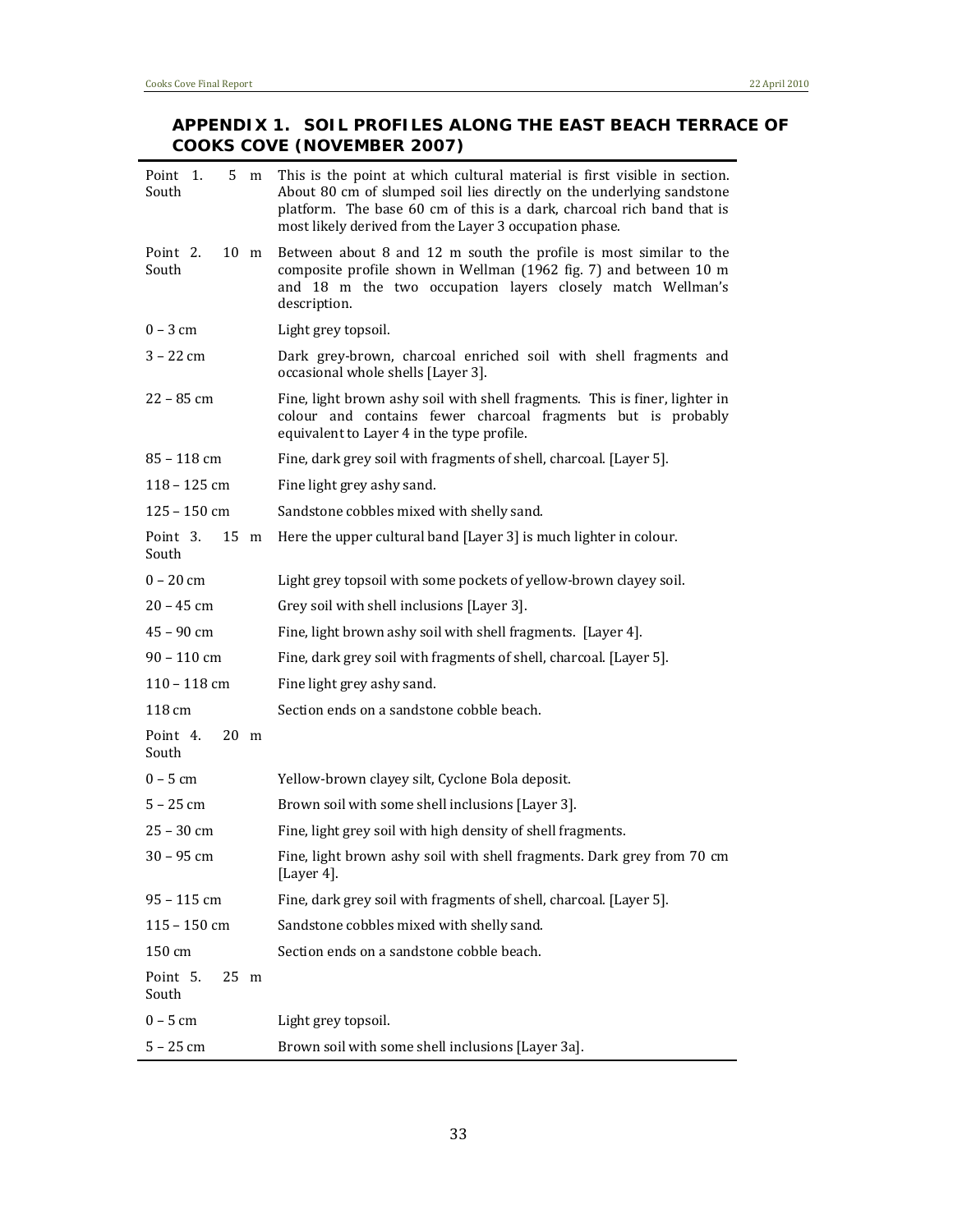| $25 - 30$ cm                          | Fine, light grey soil with high density of shell fragments [Layer 3c].                                                 |
|---------------------------------------|------------------------------------------------------------------------------------------------------------------------|
| $30 - 75$ cm                          | Fine, light brown ashy soil. This contains less charcoal inclusions than<br>equivalent horizon to the north [Layer 4]. |
| $75 - 92$ cm                          | Fine, dark grey soil with many whole bivalves and shell fragments,<br>charcoal [Layer 5].                              |
| $92 - 120$ cm                         | Sandstone cobbles mixed with shelly sand.                                                                              |
| 120 cm                                | Section ends on a sandstone cobble beach.                                                                              |
| Point <sub>6</sub> .<br>30 m<br>South |                                                                                                                        |
| $0 - 5$ cm                            | Light grey topsoil.                                                                                                    |
| $5 - 30$ cm                           | Dark grey soil with shell inclusions [Layer 3].                                                                        |
| $30 - 75$ cm                          | Fine, grey-brown silt with occasional sandstone cobbles.                                                               |
| $75 - 95$ cm                          | Fine, medium grey soil with shell fragments [Layer 5].                                                                 |
| $95 - 110$ cm                         | Sandstone cobbles mixed with shelly sand.                                                                              |
| 110 cm                                | Section ends on a sandstone cobble beach.                                                                              |
| Point 7.<br>35 m<br>South             | Between here and 40 m south the Layer 5 material becomes lighter and<br>disappears entirely.                           |
| $0 - 5$ cm                            | Light grey topsoil.                                                                                                    |
| $5 - 30$ cm                           | Dark grey soil with shell inclusions. A tight, but discontinuous band of<br>fragmented shell at 20 cm [Layer 3].       |
| $30 - 70$ cm                          | Fine, grey-brown silt with occasional sandstone cobbles.                                                               |
| $70 - 100$ cm                         | Fine, light grey soil with shell fragments [Layer 5].                                                                  |
| $100 - 100$ cm                        | Sandstone cobbles mixed with shelly sand.                                                                              |
| 110 cm                                | Section ends on a sandstone cobble beach.                                                                              |
| Point 8.<br>40 m<br>South             |                                                                                                                        |
| $0 - 5$ cm                            | Light grey topsoil.                                                                                                    |
| $5 - 15$ cm                           | Fine, medium grey soil.                                                                                                |
| $15 - 50$ cm                          | Brown-grey sandy silt with shell inclusions.                                                                           |
| $50 - 100$ cm                         | Fine, grey silt with occasional sandstone cobbles.                                                                     |
| $100 - 110$ cm                        | Sandstone cobbles mixed with shelly sand.                                                                              |
| 110 cm                                | Section ends on a sandstone cobble beach.                                                                              |
| Point 9.<br>45 m<br>South             |                                                                                                                        |
| $0 - 5$ cm                            | Fine, medium to dark grey soil. No topsoil evident.                                                                    |
| $5 - 25$ cm                           | Medium grey soil with crushed shell. [Layer 3].                                                                        |
| 25 - 100 cm                           | Brown silt with occasional sandstone cobbles.                                                                          |
| 100 cm                                | Sandstone cobbles in brown silt matrix.                                                                                |